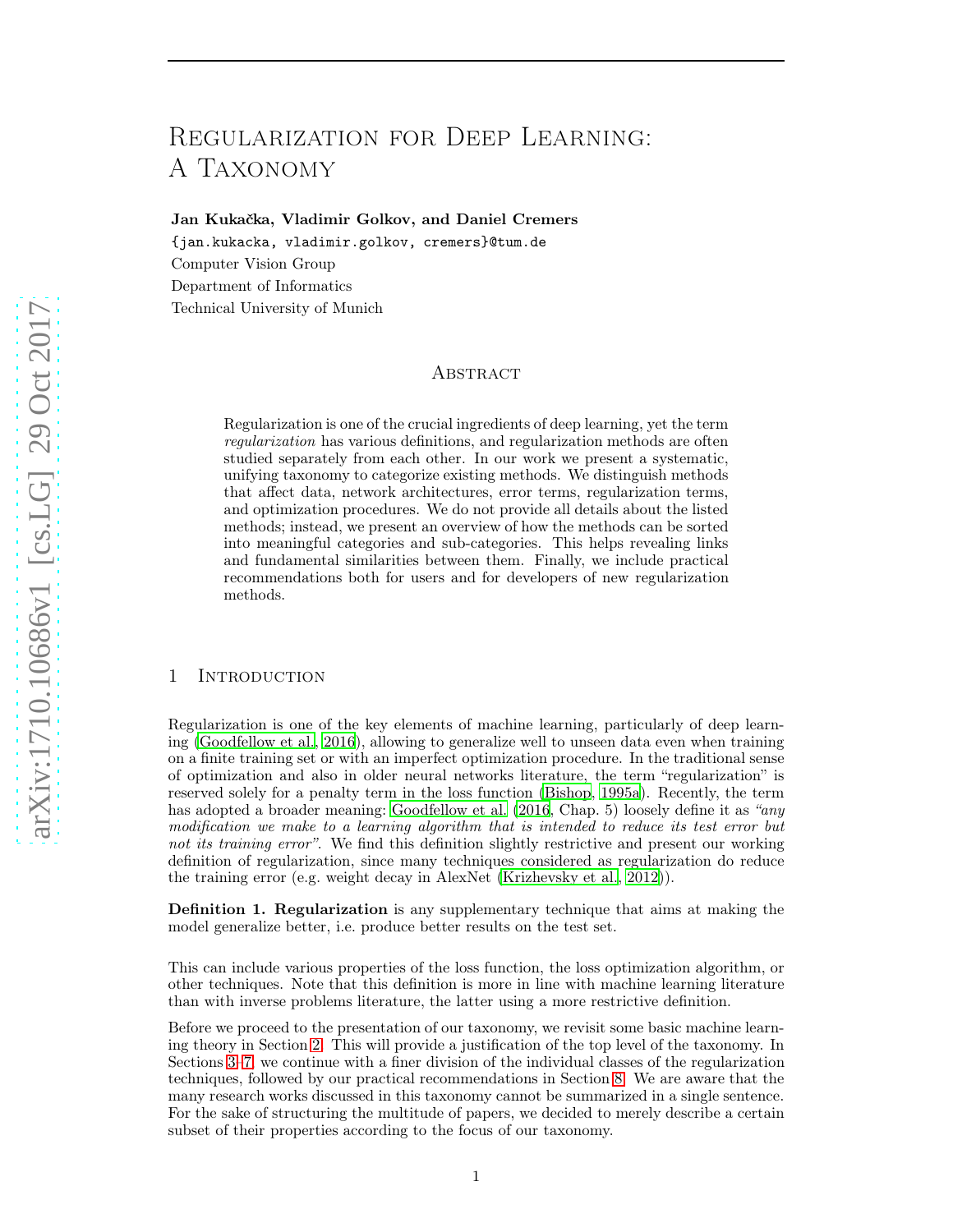# <span id="page-1-4"></span><span id="page-1-0"></span>2 Theoretical framework

The central task of our interest is model fitting: finding a function  $f$  that can well approximate a desired mapping from inputs x to desired outputs  $f(x)$ . A given input x can have an associated target t which dictates the desired output  $f(x)$  directly (or in some applications indirectly [\(Ulyanov et al.](#page-20-0), [2016;](#page-20-0) [Johnson et al., 2016](#page-17-1))). A typical example of having available targets t is supervised learning. Data samples  $(x, t)$  then follow a ground truth probability distribution P.

In many applications, neural networks have proven to be a good family of functions to choose f from. A neural network is a function  $f_w : x \mapsto y$  with trainable weights  $w \in W$ . Training the network means finding a weight configuration  $w^*$  minimizing a loss function  $\mathcal{L}: W \to \mathbb{R}$  as follows:

$$
w^* = \underset{w}{\arg\min} \mathcal{L}(w). \tag{1}
$$

<span id="page-1-3"></span>Usually the loss function takes the form of expected risk:

$$
\mathcal{L} = \mathbb{E}_{(x,t)\sim P}\Big[E\big(f_w(x),t\big) + R(\ldots)\Big],\tag{2}
$$

where we identify two parts, an *error function*  $E$  and a regularization term  $R$ . The error function depends on the targets and assigns a penalty to model predictions according to their consistency with the targets. The regularization term assigns a penalty to the model based on other criteria. It may depend on anything except the targets, for example on the weights (see Section [6\)](#page-8-0).

The expected risk cannot be minimized directly since the data distribution  $P$  is unknown. Instead, a *training set*  $D$  sampled from the distribution is given. The minimization of the expected risk can be then approximated by minimizing the *empirical risk*  $\hat{\mathcal{L}}$ :

<span id="page-1-2"></span>
$$
\underset{\mathbf{w}}{\arg\min} \frac{1}{|\mathcal{D}|} \sum_{(x_i, t_i) \in \mathcal{D}} E\big(f_{\mathbf{w}}(x_i), t_i\big) + R(\ldots) \tag{3}
$$

where  $(x_i, t_i)$  are samples from  $\mathcal{D}$ .

Now we have the minimal background to formalize the division of regularization methods into a systematic taxonomy. In the minimization of the empirical risk, Eq. [\(3\)](#page-1-2), we can identify the following elements that are responsible for the value of the learned weights, and thus can contribute to regularization:

- D: The training set, discussed in Section [3](#page-1-1)
- f: The selected model family, discussed in Section [4](#page-5-0)
- E: The error function, briefly discussed in Section [5](#page-8-1)
- R: The regularization term, discussed in Section [6](#page-8-0)
- The optimization procedure itself, discussed in Section [7](#page-9-0)

Ambiguity regarding the splitting of methods into these categories and their subcategories is discussed in Appendix [A](#page-21-0) using notation from Section [3.](#page-1-1)

# <span id="page-1-1"></span>3 Regularization via data

The quality of a trained model depends largely on the training data. Apart from acquisition/selection of appropriate training data, it is possible to employ regularization via data. This is done by applying some transformation to the training set  $\mathcal{D}$ , resulting in a new set  $\mathcal{D}_R$ . Some transformations perform feature extraction or pre-processing, modifying the feature space or the distribution of the data to some representation simplifying the learning task. Other methods allow generating new samples to create a larger, possibly infinite, augmented dataset. These two principles are somewhat independent and may be combined. The goal of regularization via data is either one of them, or the other, or both. They both rely on transformations with (stochastic) parameters: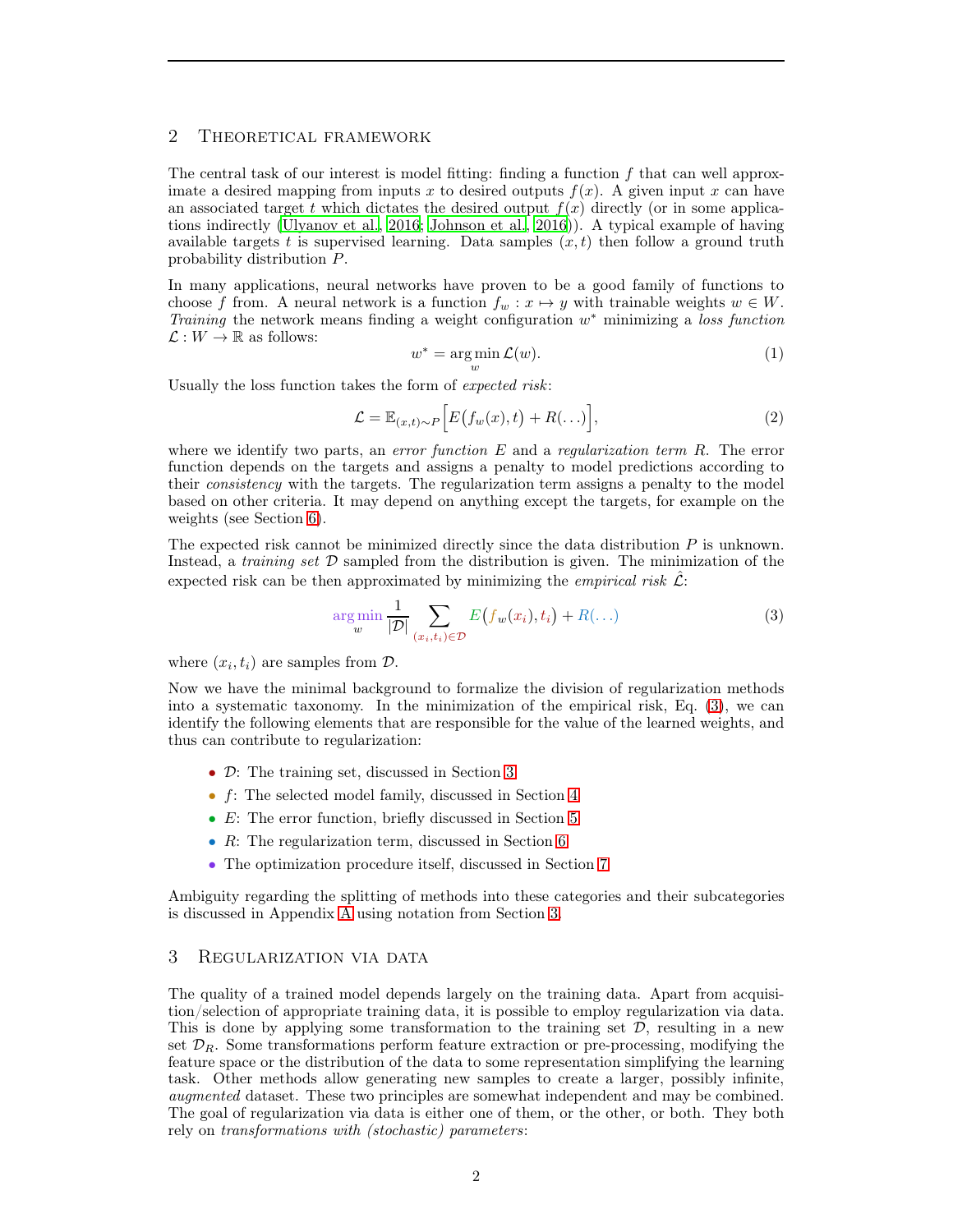<span id="page-2-3"></span>Definition 2. Transformation with stochastic parameters is a function  $\tau_{\theta}$  with parameters  $\theta$  which follow some probability distribution.

In this context we consider  $\tau_{\theta}$  which can operate on network inputs, activations in hidden layers, or targets. An example of a transformation with stochastic parameters is the corruption of inputs by Gaussian noise [\(Bishop, 1995b;](#page-15-1) [An](#page-14-0), [1996\)](#page-14-0):

$$
\tau_{\theta}(x) = x + \theta, \quad \theta \sim \mathcal{N}(\mathbf{0}, \Sigma). \tag{4}
$$

The stochasticity of the transformation parameters is responsible for generating new samples, i.e. *data augmentation*. Note that the term *data augmentation* often refers specifically to transformations of inputs or hidden activations, but here we also list transformations of targets for completeness. The exception to the stochasticity is when  $\theta$  follows a delta distribution, in which case the transformation parameters become deterministic and the dataset size is not augmented.

We can categorize the data-based methods according to the properties of the used transformation and of the distribution of its parameters. We identify the following criteria for categorization (some of them later serve as columns in Tables [1](#page-4-0)[–2\)](#page-5-1):

#### <span id="page-2-1"></span>Stochasticity of the transformation parameters  $\theta$

- Deterministic parameters: Parameters  $\theta$  follow a delta distribution, size of the dataset remains unchanged
- Stochastic parameters: Allow generation of a larger, possibly infinite, dataset. Various strategies for sampling of  $\theta$  exist:
	- Random: Draw a random  $\theta$  from the specified distribution
	- Adaptive: Value of  $\theta$  is the result of an optimization procedure, usually with the objective of maximizing the network error on the transformed sample (such "challenging" sample is considered to be the most informative one at current training stage), or minimizing the difference between the network prediction and a predefined fake target  $t'$ 
		- ∗ Constrained optimization: θ found by maximizing error under hard constraints (support of the distribution of  $\theta$  controls the strongest allowed transformation)
		- $\ast$  Unconstrained optimization:  $\theta$  found by maximizing modified error function, using the distribution of  $\theta$  as weighting (proposed herein for completeness, not yet tested)
		- ∗ Stochastic: θ found by taking a fixed number of samples of θ and using the one yielding the highest error

#### <span id="page-2-2"></span>Effect on the data representation

- Representation-preserving transformations: Preserve the feature space and attempt to preserve the data distribution
- Representation-modifying transformations: Map the data to a different representation (different distribution or even new feature space) that may disentangle the underlying factors of the original representation and make the learning problem easier

#### <span id="page-2-0"></span>Transformation space

- Input: Transformation is applied to  $x$
- Hidden-feature space: Transformation is applied to some deep-layer representation of samples (this also uses parts of  $f$  and  $w$  to map the input into the hidden-feature space; such transformations act inside the network  $f_w$  and thus can be considered part of the architecture, additionally fitting Section [4\)](#page-5-0)
- Target: Transformation is applied to  $t$  (can only be used during the [training phase](#page-3-0) since labels are not shown to the model at test time)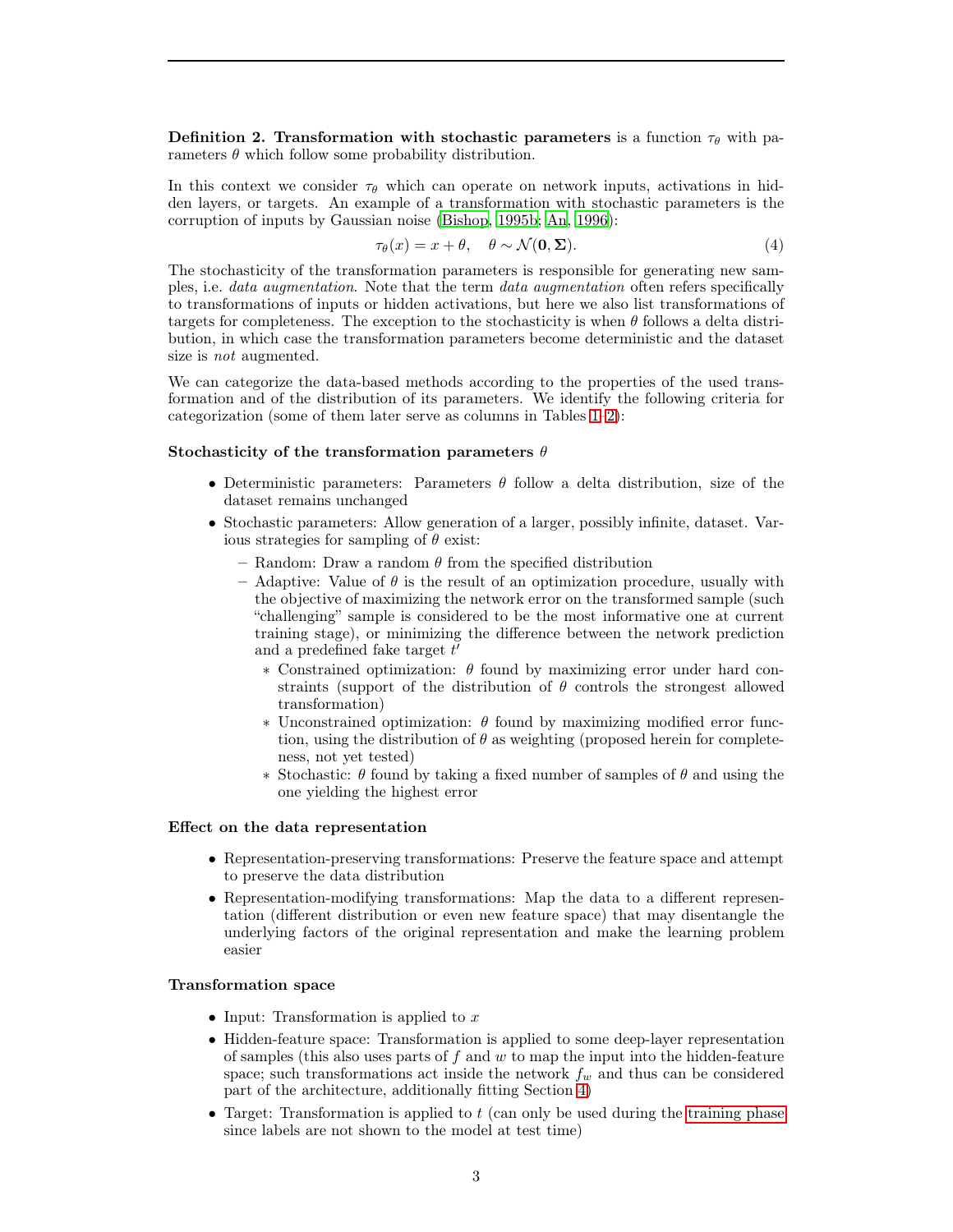#### <span id="page-3-3"></span><span id="page-3-1"></span>Universality

- Generic: Applicable to all data domains
- Domain-specific: Specific (handcrafted) for the problem at hand, for example image rotations

# <span id="page-3-2"></span>Dependence of the distribution of  $\theta$

- $p(\theta)$ : distribution of  $\theta$  is the same for all samples
- $p(\theta|t)$ : distribution of  $\theta$  can be different for each target (class)
- $p(\theta|t')$ : distribution of  $\theta$  depends on desired (fake) target t'
- $p(\theta|x)$ : distribution of  $\theta$  can be different for each input vector (with implicit dependence on  $f$  and  $w$  if the transformation is in [hidden-feature space\)](#page-2-0)
- $p(\theta|\mathcal{D})$ : distribution of  $\theta$  depends on the whole training dataset
- $p(\theta|\mathbf{x})$ : distribution of  $\theta$  depends on a batch of training inputs (for example (parts of) the current mini-batch, or also previous mini-batches)
- $p(\theta)$ time): distribution of  $\theta$  depends on time (current training iteration)
- $p(\theta|\pi)$ : distribution of  $\theta$  depends on some trainable parameters  $\pi$  subject to loss minimization (i.e. the parameters  $\pi$  evolve during training along with the network weights  $w$ )
- Combinations of the above, e.g.  $p(\theta|x,t)$ ,  $p(\theta|x,\pi)$ ,  $p(\theta|x,t')$ ,  $p(\theta|x,D)$ ,  $p(\theta|t,D)$ ,  $p(\theta|x, t, \mathcal{D})$

#### <span id="page-3-0"></span>Phase

- Training: Transformation of training samples
- Test: Transformation of test samples, for example multiple augmented variants of a sample are classified and the result is aggregated over them

A review of existing methods that use [generic transformations](#page-3-1) can be found in Table [1.](#page-4-0) Dropout in its original form [\(Hinton et al., 2012](#page-17-2); [Srivastava et al.](#page-20-1), [2014\)](#page-20-1) is one of the most popular methods from the generic group, but also several variants of Dropout have been proposed that provide additional theoretical motivation and improved empirical results (Standout [\(Ba and Frey, 2013\)](#page-14-1), Random dropout probability [\(Bouthillier et al., 2015\)](#page-15-2), Bayesian dropout [\(Maeda, 2014\)](#page-18-0), Test-time dropout (Gal and [Ghahramani, 2016\)](#page-16-1)).

Table [2](#page-5-1) contains a list of some [domain-specific](#page-3-1) methods focused especially on the image domain. Here the most used method is rigid and elastic image deformation.

Target-preserving data augmentation In the following, we discuss an important group of methods: *target-preserving data augmentation*. These methods use **[stochastic](#page-2-1)** transformations in **input** and **[hidden-feature](#page-2-0)** spaces, while preserving the original target  $t$ . As can be seen in the respective two columns in Tables [1–](#page-4-0)[2,](#page-5-1) most of the listed methods have exactly these properties. These methods transform the training set to a distribution  $Q$ , which is used for training instead. In other words, the training samples  $(x_i, t_i) \in \mathcal{D}$  are replaced in the empirical risk loss function (Eq. [\(3\)](#page-1-2)) by augmented training samples  $(\tau_{\theta}(x_i), t_i) \sim Q$ . By randomly sampling the transformation parameters  $\theta$  and thus creating many new samples  $(\tau_{\theta}(x_i), t_i)$  from each original training sample  $(x_i, t_i)$ , data augmentation attempts to bridge the limited-data gap between the expected and the empirical risk, Eqs.  $(2)-(3)$  $(2)-(3)$ . While unlimited sampling from  $Q$  provides more data than the original dataset  $D$ , both of them usually are merely approximations of the ground truth data distribution or of an ideal training dataset; both  $\mathcal D$  and  $Q$  have their own distinct biases, advantages and disadvantages. For example, elastic image deformations result in images that are not perfectly realistic; this is not necessarily a disadvantage, but it is a bias compared to the ground truth data distribution; in any case, the advantages (having more training data) often prevail. In some cases, it may be even desired for Q to be deliberately different from the ground truth data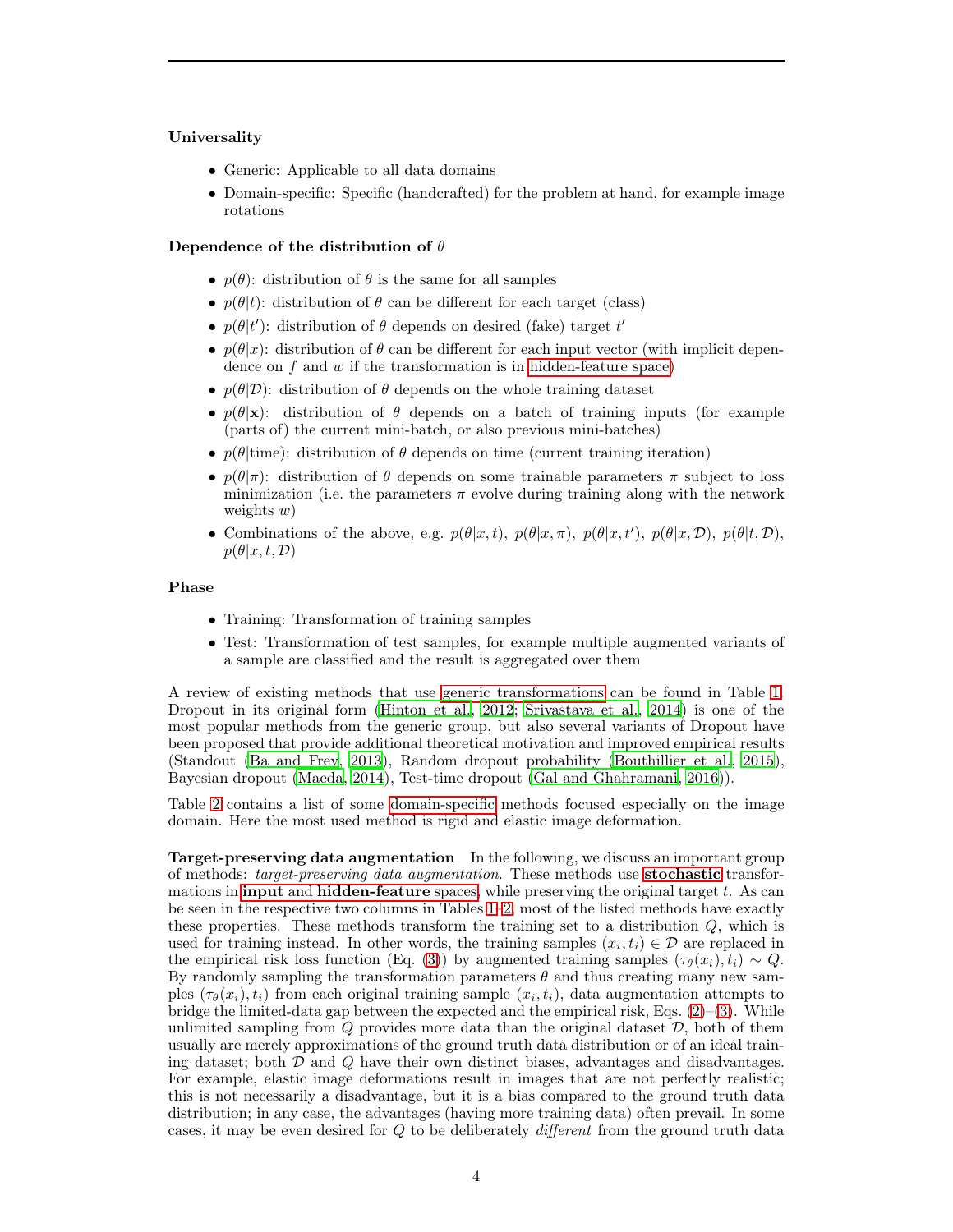<span id="page-4-1"></span><span id="page-4-0"></span>

| Method                                                                                                                    | Dependence                  | Transformation<br>space                                       | Stochasticity<br>$(\theta \text{ sampling})$ | Phase                |
|---------------------------------------------------------------------------------------------------------------------------|-----------------------------|---------------------------------------------------------------|----------------------------------------------|----------------------|
| Gaussian noise on input<br>(Bishop, 1995a; An, 1996)                                                                      | $p(\theta)$                 | Input                                                         | Random                                       | Training             |
| Gaussian noise on hidden units<br>(DeVries and Taylor, 2017)                                                              | $p(\theta)$                 | Hidden features Random                                        |                                              | Training             |
| Dropout (Hinton et al., 2012; Srivastava<br>et al., 2014)                                                                 | $p(\theta)$                 | Input and<br>hidden features                                  | Random                                       | Training             |
| Random dropout probability<br>(Bouthillier et al., 2015, Sec. 4)                                                          | $p(\theta)$                 | Input and<br>hidden features                                  | Random                                       | Training             |
| Curriculum dropout<br>(Morerio et al., 2017)                                                                              | $p(\theta   \text{time})$   | Input and<br>hidden features                                  | Random                                       | Training             |
| Bayesian dropout<br>(Maeda, 2014)                                                                                         | $p(\theta \pi)$             | Input and<br>hidden features                                  | Random                                       | Training             |
| Standout (adaptive dropout)<br>(Ba and Frey, 2013)                                                                        | $p(\theta x,\pi)$           | Input and<br>hidden features                                  | Random                                       | Training             |
| "Projection" of dropout noise into input<br>space (Bouthillier et al., 2015, Sec. 3)                                      | $p(\theta x, f, w)$         | Input<br>Uses auxiliary $\tau$<br>in hidden-feature<br>space. | Random                                       | Training             |
| Approximation of Gaussian process by<br>test-time dropout<br>(Gal and Ghahramani, 2016)                                   | $p(\theta)$                 | Input and<br>hidden features                                  | Random                                       | Test                 |
| Stochastic depth (Huang et al., 2016b)                                                                                    | $p(\theta)$                 | Hidden features Random                                        |                                              | Training             |
| Noisy activation functions<br>(Nair and Hinton, 2010; Xu et al., 2015;<br>Gülçehre et al., 2016a)                         | $p(\theta x)$               | Hidden features Random                                        |                                              | Training             |
| Training with adversarial examples<br>(Szegedy et al., 2014)                                                              | $p(\theta x,t')$            | Input                                                         | Adaptive<br>Constrained                      | Training             |
| Network fooling (adversarial examples)<br>(Szegedy et al., 2014)<br>(Not for regularization)                              | $p(\theta x,t')$            | Input                                                         | Adaptive<br>Constrained                      | Test                 |
| Synthetic minority oversampling in<br>hidden-feature space (Wong et al., 2016)                                            | $p(\theta x,t,\mathcal{D})$ | Hidden features Random                                        |                                              | Training             |
| Inter- and extrapolation in hidden-feature<br>space (DeVries and Taylor, 2017)                                            | $p(\theta x,t,\mathcal{D})$ | Hidden features Random                                        |                                              | Training             |
| Batch normalization (Ioffe and Szegedy,<br>2015), Ghost batch normalization (Hoffer<br>et al., 2017)                      | $p(\theta \mathbf{x})$      | Hidden features Deterministic                                 |                                              | Training<br>and test |
| Layer normalization<br>(Ba et al., 2016)                                                                                  | $p(\theta x)$               | Hidden features Deterministic                                 |                                              | Training<br>and test |
| Annealed noise on targets<br>(Wang and Principe, 1999)                                                                    | $p(\theta   \text{time})$   | Target                                                        | Random                                       | Training             |
| Label smoothing (Szegedy et al., 2016,<br>Sec. 7; Goodfellow et al., 2016, Chap. 7)                                       | $p(\theta)$                 | Target                                                        | Deterministic                                | Training             |
| Model compression (mimic models,<br>distilled models) (Bucilă et al., 2006; Ba<br>and Caruana, 2014; Hinton et al., 2015) | $p(\theta x, \mathcal{D})$  | Target                                                        | Deterministic                                | Training             |

Table 1: Existing *[generic](#page-3-1)* data-based methods classified according to our taxonomy. Table columns are described in Section [3.](#page-1-1)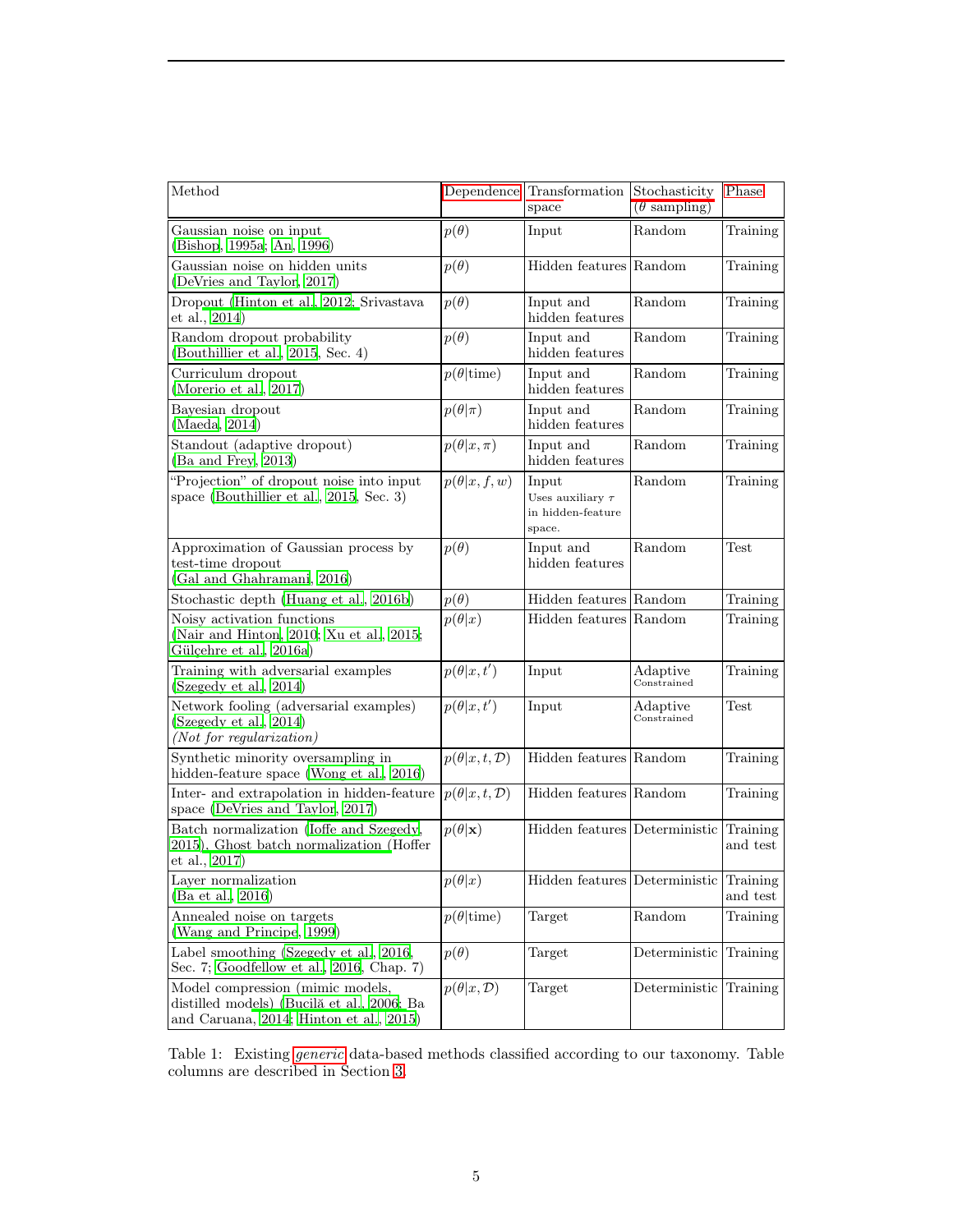<span id="page-5-3"></span><span id="page-5-1"></span>

| Method                                                                                                                      |                           | Dependence Transformation<br>space | Stochasticity<br>$(\theta \text{ sampling})$             | Phase                |
|-----------------------------------------------------------------------------------------------------------------------------|---------------------------|------------------------------------|----------------------------------------------------------|----------------------|
| Rigid and elastic image transformation<br>(Baird, 1990; Yaegger et al., 1996; Simard<br>et al., 2003; Ciresan et al., 2010) | $p(\theta)$               | Input                              | Random                                                   | Training             |
| Test-time image transformations<br>(Simonyan and Zisserman, 2015; Dieleman<br>et al., 2015)                                 | $p(\theta)$               | Input                              | Random                                                   | <b>Test</b>          |
| Sound transformations<br>(Salamon and Bello, 2017)                                                                          | $p(\theta)$               | Input                              | Random                                                   | Training             |
| Error-maximizing rigid image<br>transformations<br>(Loosli et al., 2007; Fawzi et al., 2016)                                | $p(\theta)$               | Input                              | Adaptive<br>stochastic &<br>constrained,<br>respectively | Training             |
| Learning class-specific elastic<br>image-deformation fields<br>(Hauberg et al., 2016)                                       | $p(\theta t,\mathcal{D})$ | Input                              | Random                                                   | Training             |
| Any handcrafted data preprocessing, for<br>example scale-invariant feature transform<br>(SIFT) for images (Lowe, 1999)      | $p(\theta)$               | Input                              | Deterministic                                            | Training<br>and test |
| Overfeat (Sermanet et al., 2013)                                                                                            | $p(\theta)$               | Input                              | Deterministic                                            | Training<br>and test |

Table 2: Existing [domain-specific](#page-3-1) data-based methods classified according to our taxonomy. Table columns are described in Section [3.](#page-1-1) Note that these methods are never applied on the hidden features, because domain knowledge cannot be applied on them.

distribution. For example, in case of class imbalance (unbalanced abundance or importance of classes), a common regularization strategy is to undersample or oversample the data, sometimes leading to a less realistic  $Q$  but better models. This is how an *ideal training* dataset may be different from the ground truth data distribution.

If the transformation is additionally **[representation-preserving](#page-2-2)**, then the distribution  $Q$ created by the transformation  $\tau_{\theta}$  attempts to mimic the ground truth data distribution P. Otherwise, the notion of a "ground truth data distribution" in the modified representation may be vague. We provide more details about the transition from  $D$  to  $Q$  in Appendix [B.](#page-21-1)

Summary of data-based methods Data-based regularization is a popular and very useful way to improve the results of deep learning. In this section we formalized this group of methods and showed that seemingly unrelated techniques such as Target-preserving data augmentation, Dropout, or Batch normalization are methodologically surprisingly close to each other. In Section [8](#page-12-0) we discuss future directions that we find promising.

# <span id="page-5-0"></span>4 Regularization via the network architecture

A network architecture  $f$  can be selected to have certain properties or match certain as-sumptions in order to have a regularizing effect.<sup>[1](#page-5-2)</sup>

Assumptions about the mapping An input-output mapping  $f_w$  must have certain properties in order to fit the data  $P$  well. Although it may be intractable to enforce the precise properties of an ideal mapping, it may be possible to approximate them by simplified assumptions about the mapping. These properties and assumptions can then be imposed upon model fitting in a hard or soft manner. This limits the search space of models and allows finding better solutions. An example is the decision about the number of layers and

<span id="page-5-2"></span><sup>&</sup>lt;sup>1</sup>The network architecture is represented by a function  $f : (w, x) \mapsto y$ , and together with the set  $W$  of all its possible weight configurations defines a set of mappings that this particular architecture can realize:  $\{f_w : x \mapsto y \mid \forall w \in W\}.$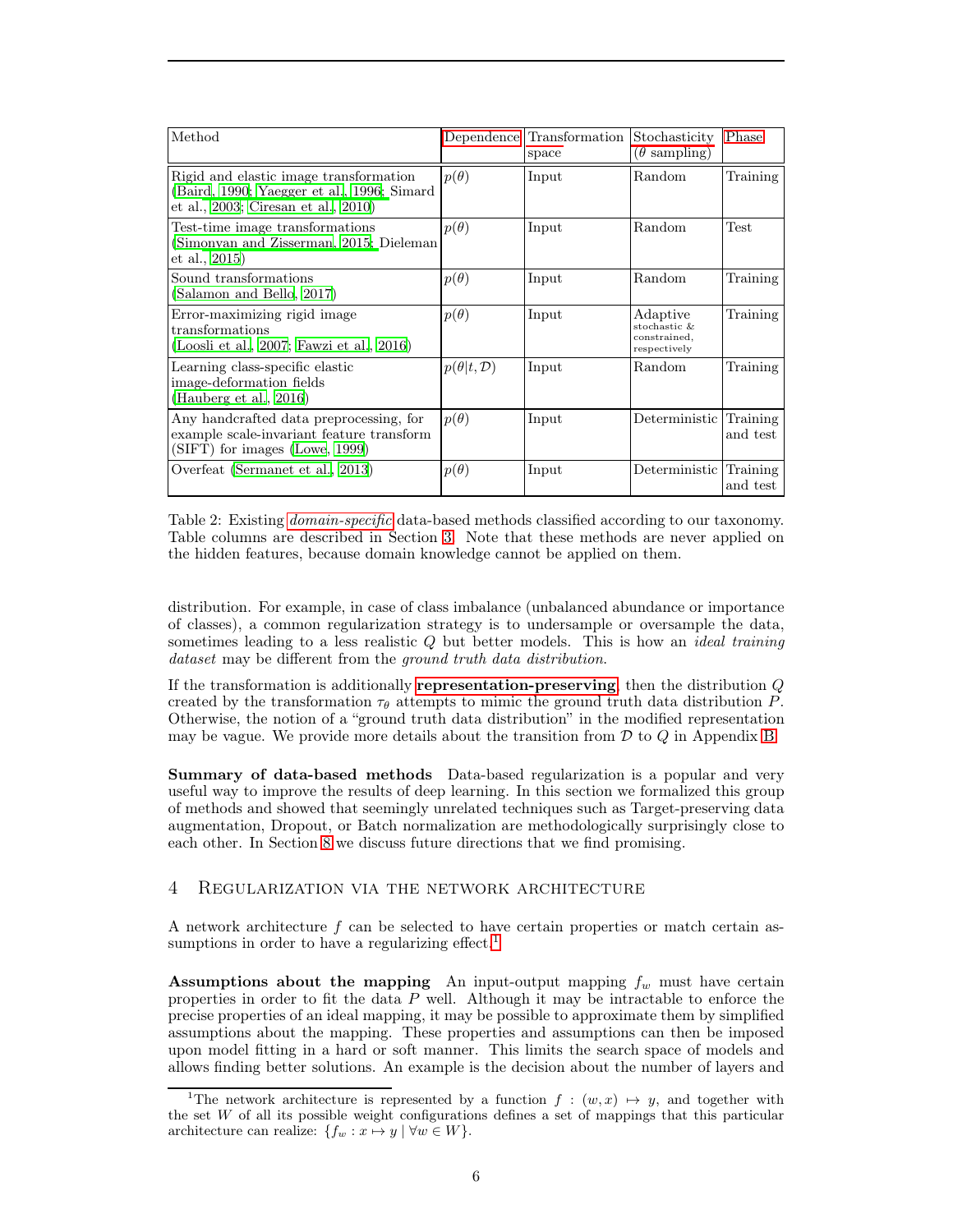<span id="page-6-1"></span><span id="page-6-0"></span>

| $\operatorname*{Method}% \left( \mathcal{M}\right) \times\mathcal{M}\left( \mathcal{M}\right)$                                                | Method class                                     | Assumptions about an appropriate learnable input-output mapping                                                                                                                                                                                                                                                                                                                                                                                                                                                       |
|-----------------------------------------------------------------------------------------------------------------------------------------------|--------------------------------------------------|-----------------------------------------------------------------------------------------------------------------------------------------------------------------------------------------------------------------------------------------------------------------------------------------------------------------------------------------------------------------------------------------------------------------------------------------------------------------------------------------------------------------------|
| Any chosen (not overly<br>complex) architecture                                                                                               |                                                  | Mapping can be well approximated by functions from the chosen family<br>which are easily accessible by optimization.                                                                                                                                                                                                                                                                                                                                                                                                  |
| Small network                                                                                                                                 | $\ast$                                           | Mapping is simple (complexity of the mapping depends on the number of<br>network units and layers).                                                                                                                                                                                                                                                                                                                                                                                                                   |
| Deep network                                                                                                                                  | $\ast$                                           | The mapping is complex, but can be decomposed into a composition (or<br>generally into a directed acyclic graph) of simple nonlinear transformations,<br>e.g. affine transformation followed by simple nonlinearity (fully-connected<br>layer), "multi-channel convolution" followed by simple nonlinearity (convo-<br>lutional layer), etc.                                                                                                                                                                          |
| Hard bottleneck (layer with<br>few neurons); soft bottleneck<br>(e.g. Jacobian penalty (Rifai<br>et al., 2011c), see Section 6)               | Layer operation                                  | Data concentrates around a lower-dimensional manifold; has few factors of<br>variation.                                                                                                                                                                                                                                                                                                                                                                                                                               |
| Convolutional networks<br>(Fukushima and Miyake, 1982;<br>Rumelhart et al., 1986,<br>pp. 348-352; LeCun et al.,<br>1989; Simard et al., 2003) |                                                  | Layer operation Spatially local and shift-equivariant feature extraction is all we need.                                                                                                                                                                                                                                                                                                                                                                                                                              |
| Dilated convolutions<br>(Yu and Koltun, 2015)                                                                                                 | Layer operation                                  | Like convolutional networks. Additionally: Sparse sampling of wide local<br>neighborhoods provides relevant information, and better preserves rele-<br>vant high-resolution information than architectures with downscaling and<br>upsampling.                                                                                                                                                                                                                                                                        |
| Strided convolutions (see<br>Dumoulin and Visin, 2016)                                                                                        | Layer operation                                  | The mapping is reliable at reacting to features that do not vary too<br>abruptly in space, i.e. which are present in several neighboring pixels and<br>can be detected even if the filter center skips some of the pixels. The out-<br>put is robust towards slight changes of the location of features, and changes<br>of strength/presence of spatially strongly varying features.                                                                                                                                  |
| Pooling                                                                                                                                       | Layer operation                                  | The output is invariant to slight spatial distortions of the input (slight<br>changes of the location of (deep) features). Features that are sensitive to<br>such distortions can be discarded.                                                                                                                                                                                                                                                                                                                       |
| Stochastic pooling<br>(Zeiler and Fergus, 2013)                                                                                               | Layer operation                                  | The output is robust towards slight changes of the location (like pooling)<br>but also of the strength/presence of (deep) features.                                                                                                                                                                                                                                                                                                                                                                                   |
| Training with different kinds<br>of noise (including Dropout;<br>see Section 3)                                                               | Noise                                            | The mapping is robust to noise: the given class of perturbations of the<br>input or deep features should not affect the output too much.                                                                                                                                                                                                                                                                                                                                                                              |
| Dropout (Hinton et al., 2012;<br>Srivastava et al., 2014),<br>DropConnect (Wan et al.,<br>2013), and related methods                          | Noise                                            | Extracting complementary (non-coadapted) features is helpful.<br>Non-<br>coadapted features are more informative, better disentangle factors of vari-<br>ation. (We want to disentangle factors of variation because they are en-<br>tangled in different ways in inputs vs. in outputs.)<br>When interpreted as ensemble learning: usual assumptions of ensemble<br>learning (predictions of weak learners have complementary info and can be<br>combined to strong prediction).                                     |
| Maxout units<br>Goodfellow et al., 2013)                                                                                                      | Layer operation                                  | Assumptions similar to Dropout, with more accurate approximation of<br>model averaging (when interpreted as ensemble learning)                                                                                                                                                                                                                                                                                                                                                                                        |
| Skip-connections (Long et al.,<br>2015; Huang et al., 2016a)                                                                                  | Connections be-<br>tween layers                  | Certain lower-level features can directly be reused in a meaningful way at<br>(several) higher levels of abstraction                                                                                                                                                                                                                                                                                                                                                                                                  |
| Linearly augmented<br>feed-forward network (van der<br>Smagt and Hirzinger, 1998)                                                             | Connections be-<br>tween layers                  | Skip-connections that share weights with the non-skip-connections. Helps<br>against vanishing gradients. Rather changes the learning algorithm than<br>the network mapping.                                                                                                                                                                                                                                                                                                                                           |
| Residual learning<br>(He et al., 2016)                                                                                                        | Connections be-<br>tween layers                  | Learning additive difference of a mapping $f$ (or its compositional parts)<br>from the identity mapping is easier than learning f itself. Meaningful deep<br>features can be composed as a sum of lower-level and intermediate-level<br>features.                                                                                                                                                                                                                                                                     |
| Stochastic depth<br>(Huang et al., 2016b),<br>DropIn<br>(Smith et al., 2015)                                                                  | $\Gamma$ Connections<br>between layers;<br>noise | Similar to Dropout: extracting complementary (non-coadapted) features<br>across different levels of abstraction is helpful; implicit model ensem-<br>ble. Similar to Residual learning: meaningful deep features can be com-<br>posed as a sum of lower-level and intermediate-level features, with the<br>intermediate-level ones being optional, and leaving them out being<br><i>meaningful data augmentation.</i> Similar to Mollifying networks: simpli-<br>fying random parts of the mapping improves training. |
| Mollifying networks<br>(Gülçehre et al., 2016b)                                                                                               | Connections<br>between layers;<br>noise          | The mapping can be easier approximated by estimating its decreasingly<br>linear simplified version                                                                                                                                                                                                                                                                                                                                                                                                                    |
| Network information criterion<br>(Murata et al., 1994), Network<br>growing and network pruning<br>(see Bishop, 1995a, Sec. 9.5)               | Model selection                                  | Optimal generalization is reached by a network that has the right number<br>of units (not too few, not too many)                                                                                                                                                                                                                                                                                                                                                                                                      |
| Multi-task learning (see<br>Caruana, 1998; Ruder, 2017)                                                                                       | $\ast$                                           | Several tasks can help each other to learn mutually useful feature extrac-<br>tors, as long as the tasks do not compete for resources (network capacity)                                                                                                                                                                                                                                                                                                                                                              |

Table 3: Methods based on network architecture, and rough description of assumptions that they encode. There are partial overlaps between some listed methods. For example, Residual learning uses Skip-connections. Many noise-based methods also fit Table [1](#page-4-0) (cf. Appendix [A\)](#page-21-0).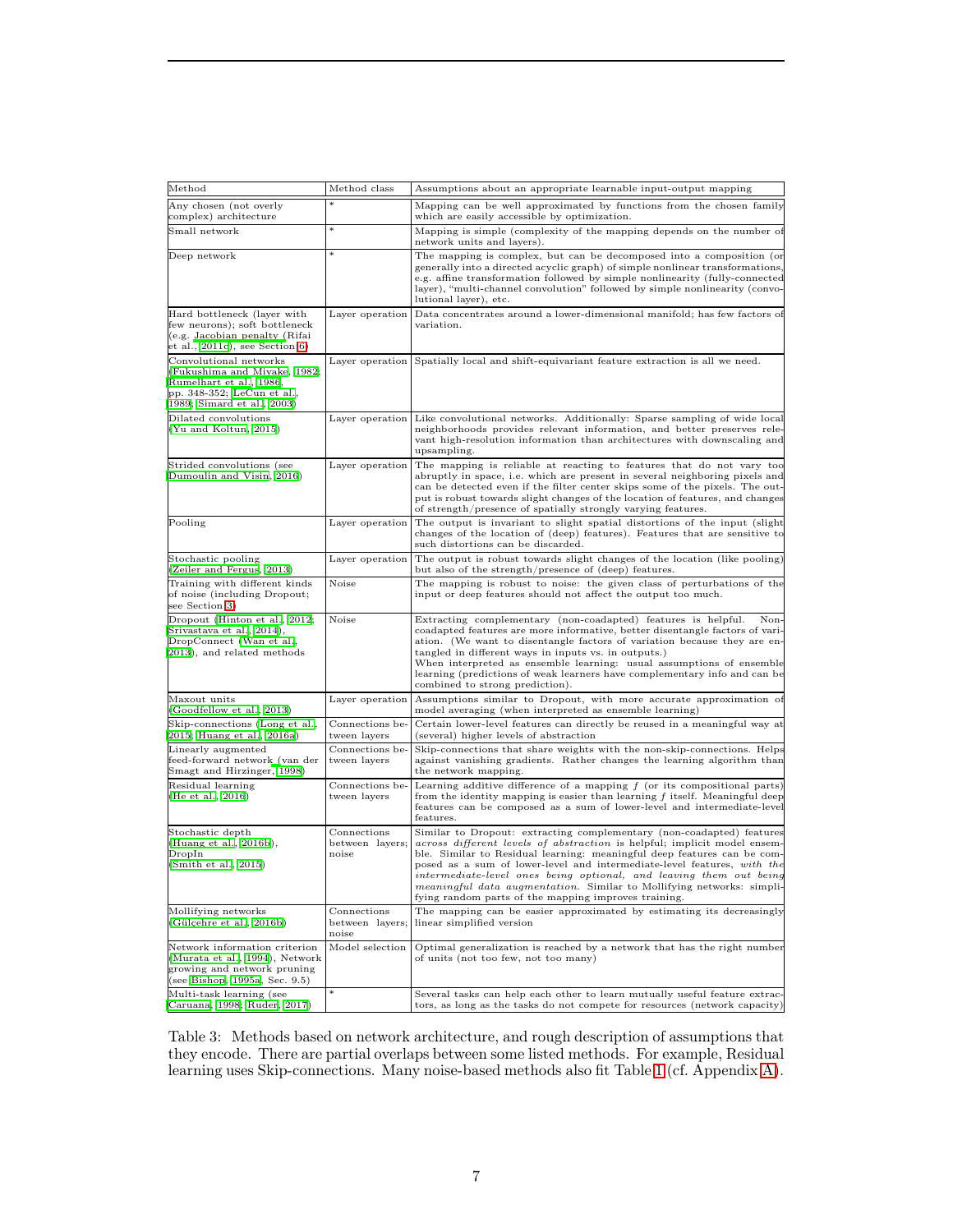<span id="page-7-1"></span>units, which allows the mapping to be neither too simple nor too complex (thus avoiding underfitting and overfitting). Another example are certain invariances of the mapping, such as locality and shift-equivariance of feature extraction hardwired in convolutional layers. Overall, the approach of imposing assumptions about the input-output mapping discussed in this section is the selection of the network architecture  $f$ . The choice of architecture  $f$ on the one hand hardwires certain properties of the mapping; additionally, in an interplay between  $f$  and the optimization algorithm (Section [7\)](#page-9-0), certain weight configurations are more likely accessible by optimization than others, further limiting the likely search space in a soft way. A complementary way of imposing certain assumptions about the mapping are regularization terms (Section [6\)](#page-8-0), as well as invariances present in the (augmented) data set (Section [3\)](#page-1-1).

Assumptions can be hardwired into the definition of the operation performed by certain layers, and/or into the connections between layers. This distinction is made in Table [3,](#page-6-0) where these and other methods are listed.

In Section [3](#page-1-1) about data, we mentioned regularization methods that transform data in the [hidden-feature space.](#page-2-0) They can be considered part of the architecture. In other words, they fit both Sections [3](#page-1-1) (data) and [4](#page-5-0) (architecture). These methods are listed in Table [1](#page-4-0) with hidden features as their [transformation space.](#page-2-0)

Weight sharing Reusing a certain trainable parameter in several parts of the network is referred to as weight sharing. This usually makes the model less complex than using separately trainable parameters. An example are convolutional networks [\(LeCun et al.](#page-18-5), [1989](#page-18-5)). Here the weight sharing does not merely reduce the number of weights that need to be learned; it also encodes the prior knowledge about the shift-equivariance and locality of feature extraction. Another example is weight sharing in autoencoders.

Activation functions Choosing the right activation function is quite important; for example, using Rectified linear units (ReLUs) improved the performance of many deep architect[ures both in the sense of training times and accuracy](#page-18-2) [\(Jarrett et al.](#page-17-8), [2009](#page-17-8); Nair and Hinton, [2010](#page-18-2); [Glorot et al.](#page-16-9), [2011](#page-16-9)). The success of ReLUs can be attributed to the fact that they help avoiding the vanishing gradient problem, but also to the fact that they provide more expressive families of mappings (the classical sigmoid nonlinearity can be approxi-mated very well<sup>[2](#page-7-0)</sup> with only two ReLUs, but it takes an infinite number of sigmoid units to approximate a ReLU) and their affine extrapolation to unknown regions of data space seems to provide better generalization in practice than the "stagnating" extrapolation of sigmoid units. Some activation functions were designed explicitly for regularization. For Dropout, Maxout units [\(Goodfellow et al.](#page-16-6), [2013](#page-16-6)) allow a more precise approximation of the geometric mean of the model ensemble predictions at test time. Stochastic pooling [\(Zeiler and Fergus](#page-20-9), [2013](#page-20-9)), on the other hand, is a noisy version of max-pooling. The authors claim that this allows modelling distributions of activations instead of taking just the maximum.

Noisy models Stochastic pooling was one example of a stochastic generalization of a deterministic model. Some models are stochastic by injecting random noise into various parts of the model. The most frequently used noisy model is Dropout [\(Hinton et al.](#page-17-2), [2012](#page-17-2); [Srivastava et al., 2014\)](#page-20-1).

Multi-task learning A special type of regularization is multi-task learning (see [Caruana](#page-15-8), [1998](#page-15-8); [Ruder, 2017](#page-19-6)). It can be combined with semi-supervised learning to utilize unlabeled data on an auxiliary task [\(Rasmus et al.](#page-19-7), [2015](#page-19-7)). A similar concept of sharing knowledge between tasks is also utilized in meta-learning, where multiple tasks from the same domain are learned sequentially, using previously gained knowledge as bias for new tasks [\(Baxter](#page-14-5), [2000](#page-14-5)); and transfer learning, where knowledge from one domain is transferred into another domain [\(Pan and Yang](#page-19-8), [2010](#page-19-8)).

<span id="page-7-0"></span><sup>&</sup>lt;sup>2</sup>Small integrated squared error, small integrated absolute error. A simple example is sigm $(x) \approx$  $ReLU(x + 0.5) - ReLU(x - 0.5).$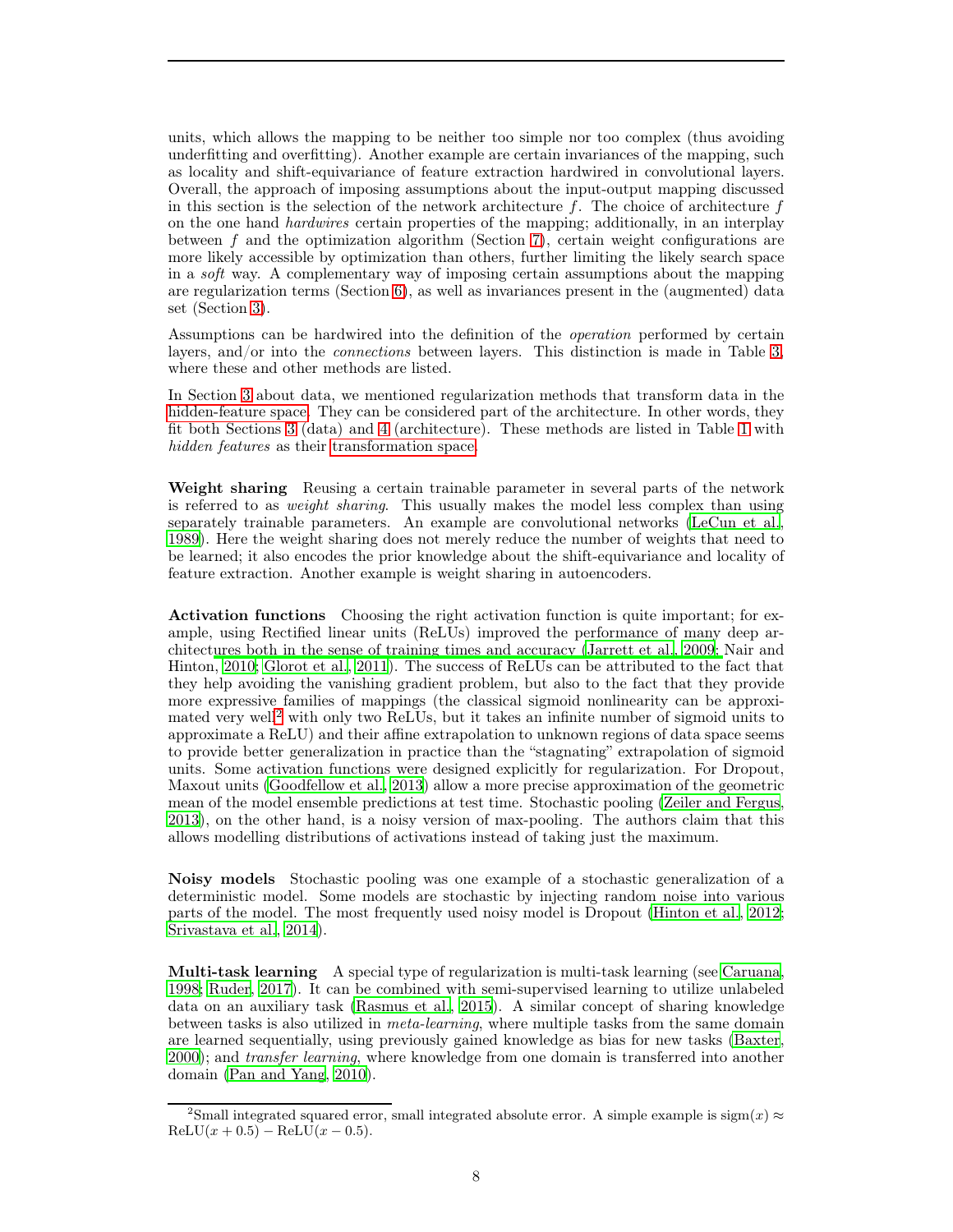<span id="page-8-3"></span>Model selection The best among several trained models (e.g. with different architectures) can be selected by evaluating the predictions on a validation set. It should be noted that this holds for selecting the best combination of all techniques (Sections [3–](#page-1-1)[7\)](#page-9-0), not just architecture; and that the validation set used for model selection in the "outer loop" should be different from the validation set used e.g. for Early stopping (Section [7\)](#page-9-0), and different from the test set [\(Cawley and Talbot, 2010\)](#page-15-9). However, there are also model selection methods that specifically target the selection of the *number of units* in a specific network architecture, e.g. using network growing and network pruning (see [Bishop, 1995a](#page-15-0), Sec. 9.5), or additionally do not require a validation set, e.g. the Network information criterion to compare [models based on the training error and second derivatives of the loss function \(](#page-18-7)Murata et al., [1994](#page-18-7)).

#### <span id="page-8-1"></span>5 Regularization via the error function

Ideally, the error function  $E$  reflects an appropriate notion of quality, and in some cases some assumptions about the data distribution. Typical examples are mean squared error or cross-entropy. The error function  $E$  can also have a regularizing effect. An example is Dice coefficient optimization [\(Milletari et al.](#page-18-8), [2016](#page-18-8)) which is robust to class imbalance. Moreover, the overall form of the loss function can be different than Eq. [\(3\)](#page-1-2). For example, in certain loss functions that are robust to class imbalance, the sum is taken over pairwise combinations  $\mathcal{D}\times\mathcal{D}$  of training samples [\(Yan et al., 2003](#page-20-13)), rather than over training samples. But such alternatives to Eq. [\(3\)](#page-1-2) are rather rare, and similar principles apply. If additional tasks are added for a regularizing effect (multi-task learning (see [Caruana, 1998;](#page-15-8) [Ruder](#page-19-6), [2017](#page-19-6)), then targets t are modified to consist of several tasks, the mapping  $f_w$  is modified to produce an according output y, and  $E$  is modified to account for the modified t and y. Besides, there are regularization terms that depend on  $\partial E/\partial x$ . They depend on t and thus in our definition are considered part of  $E$  rather than of  $R$ , but they are listed in Section [6](#page-8-0) among  $R$  (rather than here) for a better overview.

#### <span id="page-8-0"></span>6 Regularization via the regularization term

Regularization can be achieved by adding a regularizer  $R$  into the loss function. Unlike the error function  $E$  (which expresses consistency of outputs with targets), the regularization term is independent of the targets. Instead, it is used to encode other properties of the desired model, to provide inductive bias (i.e. assumptions about the mapping other than consistency of outputs with targets). The value of  $R$  can thus be computed for an unlabeled test sample, whereas the value of E cannot.

The independence of R from t has an important implication: it allows additionally using unlabeled samples (semi-supervised learning) to improve the learned model based on its compliance with some desired properties [\(Sajjadi et al., 2016](#page-19-9)). For example, semi-supervised learning with ladder networks [\(Rasmus et al., 2015\)](#page-19-7) combines a supervised task with an unsupervised auxiliary denoising task in a "multi-task" learning fashion. (For alternative interpretations, see Appendix [A.](#page-21-0)) Unlabeled samples are extremely useful when labeled samples are scarce. A Bayesian perspective on the combination of labeled and unlabeled data in a semi-supervised manner is offered by [Lasserre et al.](#page-17-9) [\(2006\)](#page-17-9).

A classical regularizer is weight decay [\(see](#page-16-0) [Plaut et al., 1986](#page-19-10)[;](#page-16-0) [Lang and Hinton](#page-17-10)[,](#page-16-0) [1990](#page-17-10)[;](#page-16-0) Goodfellow et al., [2016,](#page-16-0) Chap. 7):

<span id="page-8-2"></span>
$$
R(w) = \lambda \frac{1}{2} ||w||_2^2, \tag{5}
$$

where  $\lambda$  is a weighting term controlling the importance of the regularization over the consistency. From the Bayesian perspective, weight decay corresponds to using a symmetric multivariat[e normal distribution as prior for the weights:](#page-19-11)  $p(w) = \mathcal{N}(w|\mathbf{0}, \tilde{\lambda}^{-1}I)$  (Nowlan and Hinton, [1992\)](#page-19-11). Indeed,  $-\log \mathcal{N}(w|\mathbf{0}, \lambda^{-1}\mathbf{I}) \propto -\log \exp(-\frac{\lambda}{2}||w||_2^2) = \frac{\lambda}{2}||w||_2^2 = R(w)$ . Weight decay has gained big popularity, and it is being successfully used; [Krizhevsky et al.](#page-17-0) [\(2012](#page-17-0)) even observe reduction of the error on the training set.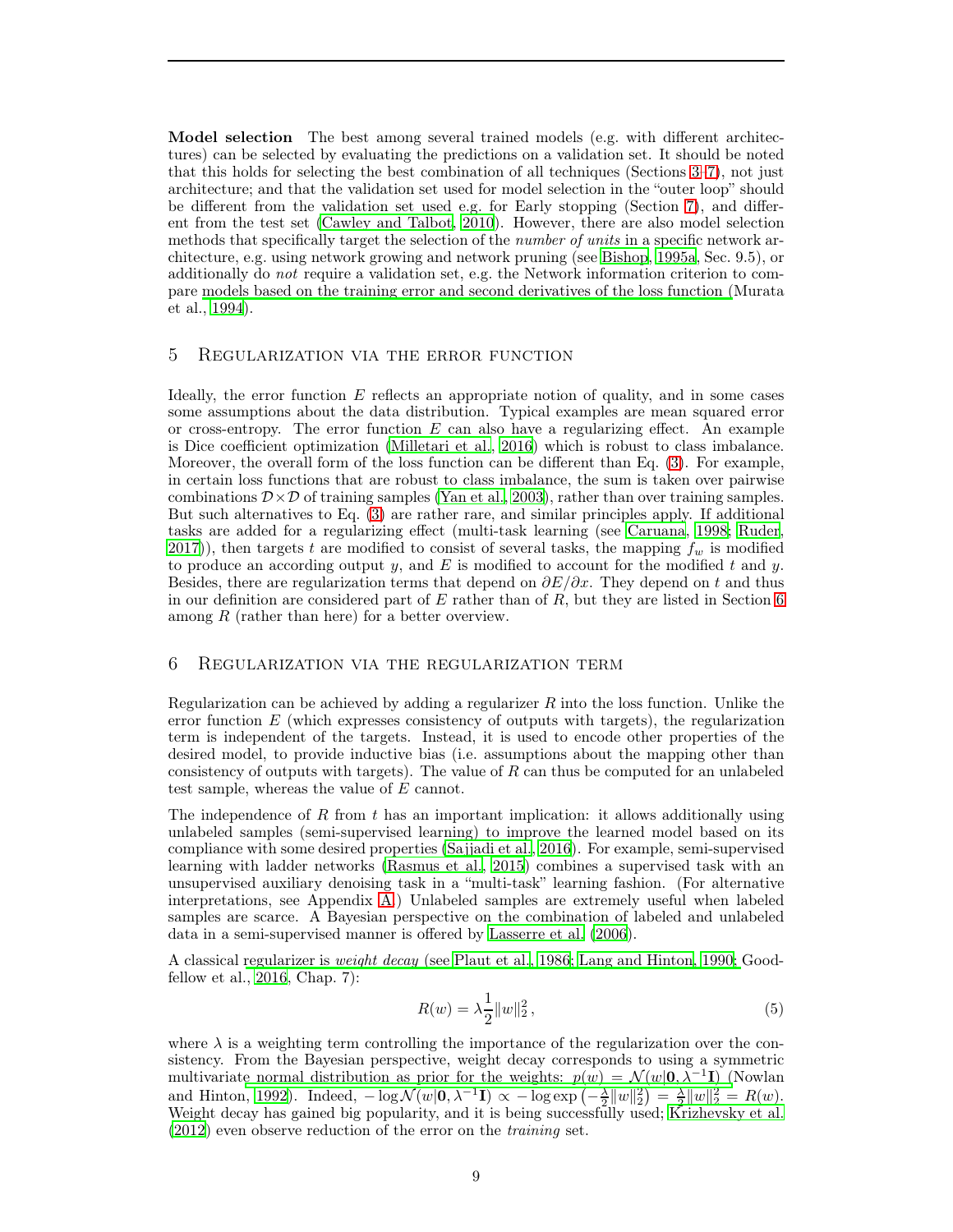<span id="page-9-2"></span>Another common prior assumption that can be expressed via the regularization term is "smoothness" of the learned mapping (see [Bengio et al.](#page-14-6), [2013](#page-14-6), Section 3.2): if  $x_1 \approx x_2$ , then  $f_w(x_1) \approx f_w(x_2)$ . It can be expressed by the following loss term:

<span id="page-9-1"></span>
$$
R(f_w, x) = ||J_{f_w}(x)||_F^2 , \qquad (6)
$$

where  $\lVert \cdot \rVert_F$  denotes the Frobenius norm, and  $J_{f_w}(x)$  is the Jacobian of the neural network input-to-output mapping  $f_w$  for some fixed network weights w. This term penalizes mappings with large derivatives, and is used in contractive autoencoders [\(Rifai et al.](#page-19-4), [2011c\)](#page-19-4).

The domain of loss regularizers is very heterogeneous. We propose a natural way to categorize them by their dependence. We saw in Eq.  $(5)$  that weight decay depends on w only, whereas the Jacobian penalty in Eq.  $(6)$  depends on  $w, f$ , and  $x$ . More precisely, the Jacobian penalty uses the derivative  $\partial y/\partial x$  of output  $y = f_w(x)$  w.r.t. input x. (We use vector-by-vector derivative notation from matrix calculus, i.e.  $\partial y/\partial x = \partial f_w(x)/\partial x = J_{f_w}$  is the Jacobian of  $f_w$  with fixed weights w.) We identify the following dependencies of R:

- Dependence on the weights  $w$
- Dependence on the network output  $y = f_w(x)$
- Dependence on the derivative  $\partial y/\partial w$  of the output  $y = f_w(x)$  w.r.t. the weights w
- Dependence on the derivative  $\partial y/\partial x$  of the output  $y = f_w(x)$  w.r.t. the input x
- Dependence on the derivative  $\partial E/\partial x$  of the error term E w.r.t. the input x (E depends on t, and according to our definition such methods belong to Section [5,](#page-8-1) but they are listed here for overview)

A review of existing methods can be found in Table [4.](#page-10-0) Weight decay seems to be still the most popular of the regularization terms. Some of the methods are equivalent or nearly equivalent to other methods from different taxonomy branches. For example, Tangent prop simulates minimal data augmentation [\(Simard et al.](#page-19-12), [1992\)](#page-19-12); Injection of small-variance Gaus[sian noise](#page-19-4) [\(Bishop, 1995b](#page-15-1)[;](#page-19-4) [An](#page-14-0)[,](#page-19-4) [1996](#page-14-0)[\) is an approximation of Jacobian penalty \(](#page-19-4)Rifai et al., [2011c\)](#page-19-4); and Fast dropout [\(Wang and Manning](#page-20-14), [2013\)](#page-20-14) is (in shallow networks) a deterministic approximation of Dropout. This is indicated in the Equivalence column in Table [4.](#page-10-0)

# <span id="page-9-0"></span>7 Regularization via optimization

The last class of the regularization methods according to our taxonomy is the regularization through optimization. Stochastic gradient descent (SGD) (see [Bottou, 1998\)](#page-15-10) (along with its derivations) is the most frequently used optimization algorithm in the context of deep neural networks and is the center of our attention. We also list some alternative methods below.

Stochastic gradient descent is an iterative optimization algorithm using the following update rule:

$$
w_{t+1} = w_t - \eta_t \nabla_w \mathcal{L}(w_t, d_t), \tag{7}
$$

where  $\nabla \mathcal{L}(w_t, d_t)$  is the gradient of the loss  $\mathcal{L}$  evaluated on a mini-batch  $d_t$  from the training set  $D$ . It is frequently used in combination with *momentum* and other tweaks improving the convergence speed (see [Wilson et al.](#page-20-15), [2017\)](#page-20-15). Moreover, the noise induced by the varying mini-batches helps the algorithm escape saddle points [\(Ge et al.](#page-16-10), [2015](#page-16-10)); this can be further reinfo[rced by adding supplementary gradient noise](#page-15-11) [\(Neelakantan et al.](#page-18-9)[,](#page-15-11) [2015](#page-18-9)[;](#page-15-11) Chaudhari and Soatto, [2015](#page-15-11)).

If the algorithm reaches a low training error in a reasonable time (linear in the size of the training set, allowing multiple passes through  $\mathcal{D}$ ), the solution generalizes well under certain mild assumptions; in that sense SGD works as an implicit regularizer: a short training time prevents overfitting even without any additional regularizer used [\(Hardt et al., 2016\)](#page-16-11). This is in line with [\(Zhang et al.](#page-21-2), [2017](#page-21-2)) who find in a series of experiments that regularization (such as Dropout, data augmentation, and weight decay) is by itself neither necessary nor sufficient for good generalization.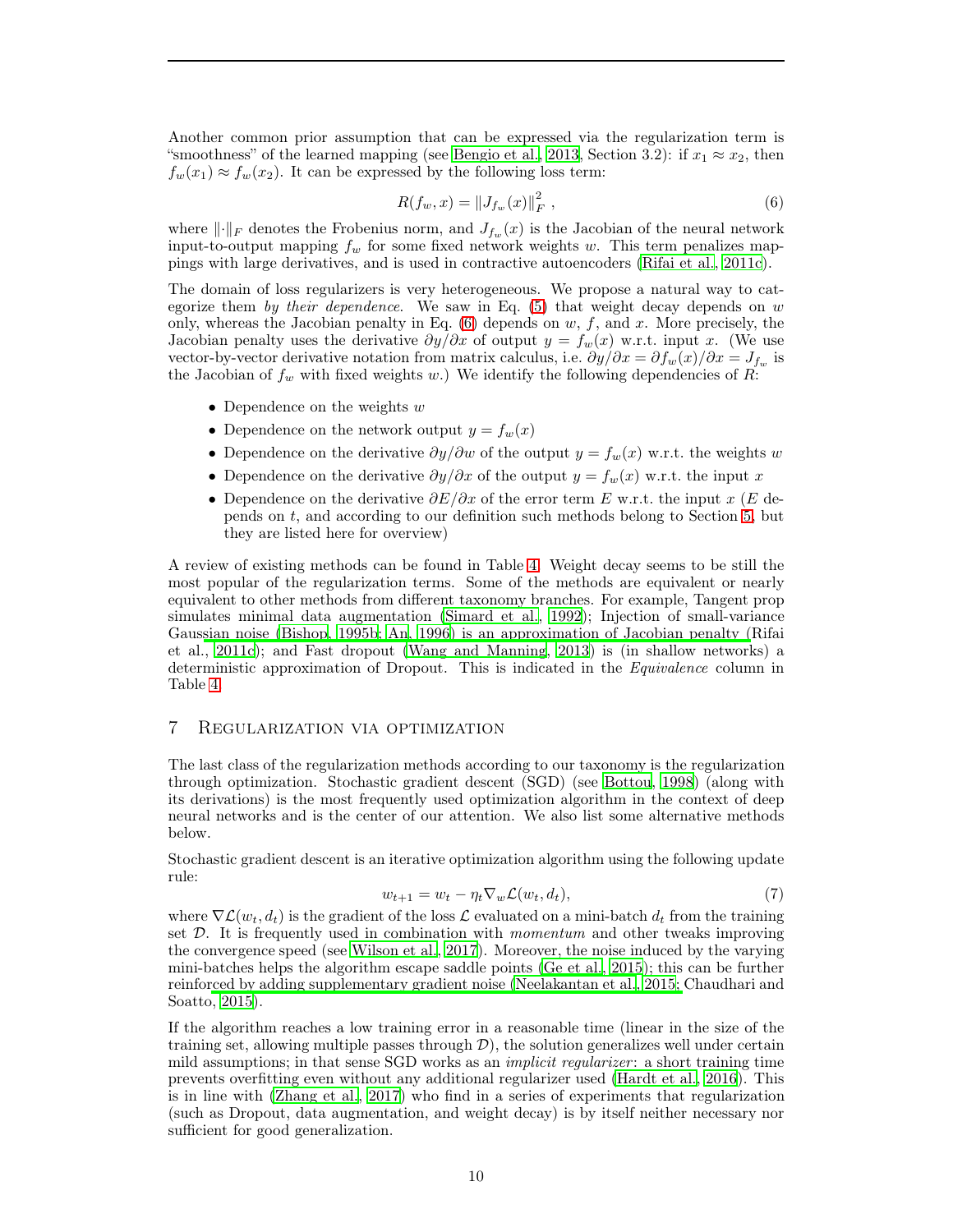<span id="page-10-1"></span><span id="page-10-0"></span>

|                                                                                                      |                                                                                                                                                                                                                                                                                                                                 |                  | Dependency                                       |   |                    |   |                                                                                               |  |
|------------------------------------------------------------------------------------------------------|---------------------------------------------------------------------------------------------------------------------------------------------------------------------------------------------------------------------------------------------------------------------------------------------------------------------------------|------------------|--------------------------------------------------|---|--------------------|---|-----------------------------------------------------------------------------------------------|--|
| Method                                                                                               | Description                                                                                                                                                                                                                                                                                                                     | $\boldsymbol{w}$ | $\partial y$<br>$\boldsymbol{y}$<br>$\partial w$ |   | Ӛy<br>$\partial x$ |   | Equivalence                                                                                   |  |
| Weight decay (see Plaut et al.,<br>1986; Lang and Hinton, 1990;<br>Goodfellow et al., 2016, Chap. 7) | $L^2$ norm on network weights (not<br>biases).<br>Favors smaller weights,<br>thus for usual architectures tends<br>to make the mapping less "extreme",<br>more robust to noise in the input.                                                                                                                                    | $\pmb{\ast}$     |                                                  |   |                    |   |                                                                                               |  |
| Weight smoothing<br>(Lang and Hinton, 1990)                                                          | Penalizes $L^2$<br>norm of gradients<br>of learned filters, making them<br>smooth. Not beneficial in practice.                                                                                                                                                                                                                  | ×                |                                                  |   |                    |   |                                                                                               |  |
| Weight elimination<br>(Weigend et al., 1991)                                                         | Similar to weight decay but favors<br>few stronger connections over many<br>weak ones.                                                                                                                                                                                                                                          | ×                |                                                  |   |                    |   | Goal similar to Narrow and<br>broad Gaussians                                                 |  |
| Soft weight-sharing<br>(Nowlan and Hinton, 1992)                                                     | Mixture-of-Gaussians<br>prior<br>on<br>weights. Generalization of weight<br>decay. Weights are pushed to form<br>a predefined number of groups with<br>similar values.                                                                                                                                                          | ×                |                                                  |   |                    |   |                                                                                               |  |
| Narrow and broad Gaussians<br>(Nowlan and Hinton, 1992;<br>Blundell et al., 2015)                    | Weights come from two Gaussians,<br>a narrow and a broad one. Special<br>case of Soft weight-sharing.                                                                                                                                                                                                                           | ×                |                                                  |   |                    |   | Goal similar to Weight<br>elimination                                                         |  |
| Fast dropout approximation<br>(Wang and Manning, 2013)                                               | Approximates the loss that dropout<br>Weighted $L^2$ weight<br>minimizes.<br>penalty. Only for shallow networks.                                                                                                                                                                                                                | ×                | ×                                                |   |                    |   | Dropout                                                                                       |  |
| Mutual exclusivity<br>(Sajjadi et al., 2016)                                                         | Unlabeled samples push decision<br>boundaries to low-density regions in<br>input space, promoting sharp (con-<br>fident) predictions.                                                                                                                                                                                           |                  | ×                                                |   |                    |   |                                                                                               |  |
| Segmentation with binary<br>potentials (BenTaieb and<br>Hamarneh, 2016)                              | Penalty on anatomically implausi-<br>ble image segmentations.                                                                                                                                                                                                                                                                   |                  | ×                                                |   |                    |   |                                                                                               |  |
| Flat minima search<br>(Hochreiter and Schmidhuber,<br>1995)                                          | Penalty for sharp minima, i.e. for<br>weight configurations where small<br>weight perturbation leads to high<br>error increase. Flat minima have<br>low Minimum description length<br>(i.e. exhibit ideal balance between<br>training error and model complex-<br>ity) and thus should generalize bet-<br>ter (Rissanen, 1986). | ×                |                                                  | × |                    |   |                                                                                               |  |
| Tangent prop<br>(Simard et al., 1992)                                                                | $L^2$ penalty on directional derivative<br>of mapping in the predefined tan-<br><i>gent directions</i> that correspond to<br>known input-space transformations.                                                                                                                                                                 |                  |                                                  |   | ×                  |   | Simple data augmentation                                                                      |  |
| Jacobian penalty<br>(Rifai et al., 2011c)                                                            | $L^2$ penalty on the Jacobian of<br>(parts of) the network mapping-<br>smoothness prior.                                                                                                                                                                                                                                        |                  |                                                  |   | ×                  |   | Noise on inputs injection<br>(not exact (see An, 1996))                                       |  |
| Manifold tangent classifier<br>(Rifai et al., 2011a)                                                 | Like tangent prop, but the input<br>"tangent" directions are extracted<br>from manifold learned by a stack of<br>contractive autoencoders and then<br>performing SVD of the Jacobian at<br>each input sample.                                                                                                                   |                  |                                                  |   | ×                  |   |                                                                                               |  |
| Hessian penalty<br>(Rifai et al., 2011b)                                                             | $L^2$<br>approximate<br>Fast<br>way<br>to<br>penalty of the Hessian of f by<br>penalizing Jacobian with noisy<br>input.                                                                                                                                                                                                         |                  |                                                  |   | ×                  |   |                                                                                               |  |
| Tikhonov regularizers<br>(Bishop, 1995b)                                                             | $L^2$ penalty on (up to) <i>n</i> -th deriva-<br>tive of the learned mapping w.r.t.<br>input.                                                                                                                                                                                                                                   |                  |                                                  |   | ×                  |   | For penalty on first<br>derivative: noise on inputs<br>injection (not exact (see An,<br>1996) |  |
| Loss-invariant backpropagation<br>(Demyanov et al., 2015, Sec. 3.1;<br>Lyu et al., $2015$ )          | $(L2)$ norm of gradient of loss w.r.t.<br>input. Changes the mapping such<br>that the loss becomes rather invari-<br>ant to changes of the input.                                                                                                                                                                               |                  |                                                  |   |                    | × | Adversarial training                                                                          |  |
| Prediction-invariant<br>backpropagation<br>(Demyanov et al., 2015, Sec. 3.2)                         | $(L2)$ norm of directional derivative<br>of mapping w.r.t. input in the di-<br>rection of $x$ causing the largest in-<br>crease in loss.                                                                                                                                                                                        |                  |                                                  |   | ×                  | × | Adversarial training                                                                          |  |

Table 4: Regularization terms, with dependencies marked by  $\blacktriangleright$ . Methods that depend on  $\partial E/\partial x$  implicitly depend on targets t and thus can be considered part of the error function (Section [5\)](#page-8-1) rather than regularization term (Section [6\)](#page-8-0).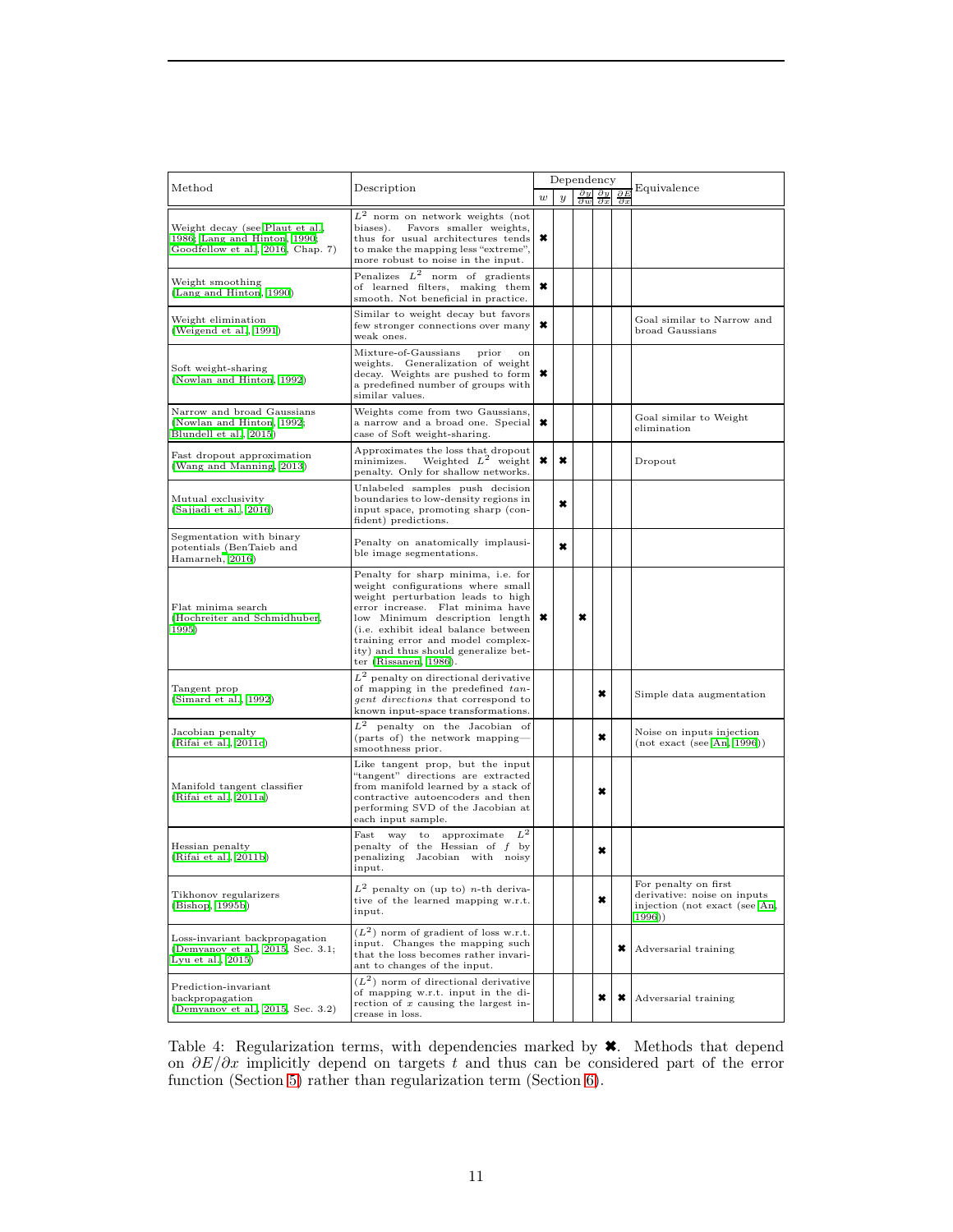<span id="page-11-0"></span>We divide the methods into three groups: initialization/warm-start methods, update methods, and termination methods, discussed in the following.

Initialization and warm-start methods These methods affect the initial selection of the model weights. Currently the most frequently used method is sampling the initial weights from a carefully tuned distribution. There are multiple strategies based on the architecture choice, aiming at keeping the variance of activations in all layers around 1, thus preven[ting vanishing or exploding activations \(and gradients\) in deeper layers \(](#page-16-12)Glorot and Bengio, [2010](#page-16-12), Sec. 4.2; [He et al.](#page-16-13), [2015\)](#page-16-13).

Another (complementary) option is *pre-training* on different data, or with a different objective, or with partially different architecture. This can prime the learning algorithm towards a good solution before the fine-tuning on the actual objective starts. Pre-training the model on a different task in the same domain may lead to learning useful features, making the primary task easier. However, pre-trained models are also often misused as a lazy approach to problems where training from scratch or using thorough domain adaptation, transfer learning, or multi-task learning methods would be worth trying. On the other hand, pre-training or similar techniques may be a useful part of such methods.

Finally, with some methods such as Curriculum learning [\(Bengio et al., 2009](#page-15-15)), the transition between pre-training and fine-tuning is smooth. We refer to them as warm-start methods.

- Initialization without pre-training
	- Ra[ndom weight initialization](#page-16-12) [\(Rumelhart et al.](#page-19-5)[,](#page-16-12) [1986](#page-19-5)[, p. 330;](#page-16-12) Glorot and Bengio, [2010;](#page-16-12) [He et al.](#page-16-13), [2015](#page-16-13); [Hendrycks and Gimpel](#page-17-12), [2016](#page-17-12))
	- Orthogonal weight matrices [\(Saxe et al.](#page-19-16), [2013\)](#page-19-16)
	- Data-dependent weight initialization [\(Krähenbühl et al.,](#page-17-13) [2015](#page-17-13))
- Initialization with pre-training
	- Greedy l[ayer-wise pre-training](#page-15-17) [\(Hinton et al.](#page-17-14)[,](#page-15-17) [2006](#page-17-14)[;](#page-15-17) [Bengio et al.](#page-15-16)[,](#page-15-17) [2007](#page-15-16)[;](#page-15-17) Erhan et al., [2010](#page-15-17)) (has become less important due to advances (e.g. ReLUs) in effective end-to-end training that optimizes all parameters simultaneously)
	- Curriculum learning [\(Bengio et al.](#page-15-15), [2009](#page-15-15))
	- Spatial contrasting [\(Hoffer et al.](#page-17-15), [2016\)](#page-17-15)
	- Subtask splitting [\(Gülçehre and Bengio](#page-16-14), [2016\)](#page-16-14)

Update methods This class of methods affects individual weight updates. There are two complementary subgroups: Update rules modify the form of the update formula; Weight and gradient filters are methods that affect the value of the gradient or weights, which are used in the update formula, e.g. by injecting noise into the gradient [\(Neelakantan et al.](#page-18-9), [2015\)](#page-18-9).

Again, it is not entirely clear which of the methods only speed up the optimization and which actually help the generalization. [Wilson et al. \(2017\)](#page-20-15) show that some of the methods such as AdaGrad or Adam even lose the regularization abilities of SGD.

- Update rules
	- Momentum, Nesterov's accelerated gradient method, AdaGrad, AdaDelta, RMSProp, Adam—overview in [\(Wilson et al.](#page-20-15), [2017](#page-20-15))
	- Learning rate schedules [\(Girosi et al.](#page-16-15), [1995](#page-16-15); [Hoffer et al.](#page-17-5), [2017](#page-17-5))
	- Online batch selection [\(Loshchilov and Hutter](#page-18-11), [2015](#page-18-11))
	- SGD alternatives: L-BFGS [\(Liu and Nocedal](#page-18-12), [1989;](#page-18-12) [Le et al.](#page-18-13), [2011\)](#page-18-13), Hessianfree methods [\(Martens](#page-18-14), [2010](#page-18-14)), Sum-of-functions optimizer (Sohl-Dickstein et al., [2014](#page-20-17)), ProxProp [\(Frerix et al.](#page-16-16), [2017](#page-16-16))
- Gradient and weight filters
	- Annealed Langevin noise [\(Neelakantan et al., 2015\)](#page-18-9)
	- AnnealSGD [\(Chaudhari and Soatto, 2015\)](#page-15-11)
	- Dropout [\(Hinton et al., 2012;](#page-17-2) [Srivastava et al., 2014\)](#page-20-1) corresponds to optimization steps in subspaces of weight space, see Figure [1](#page-12-1)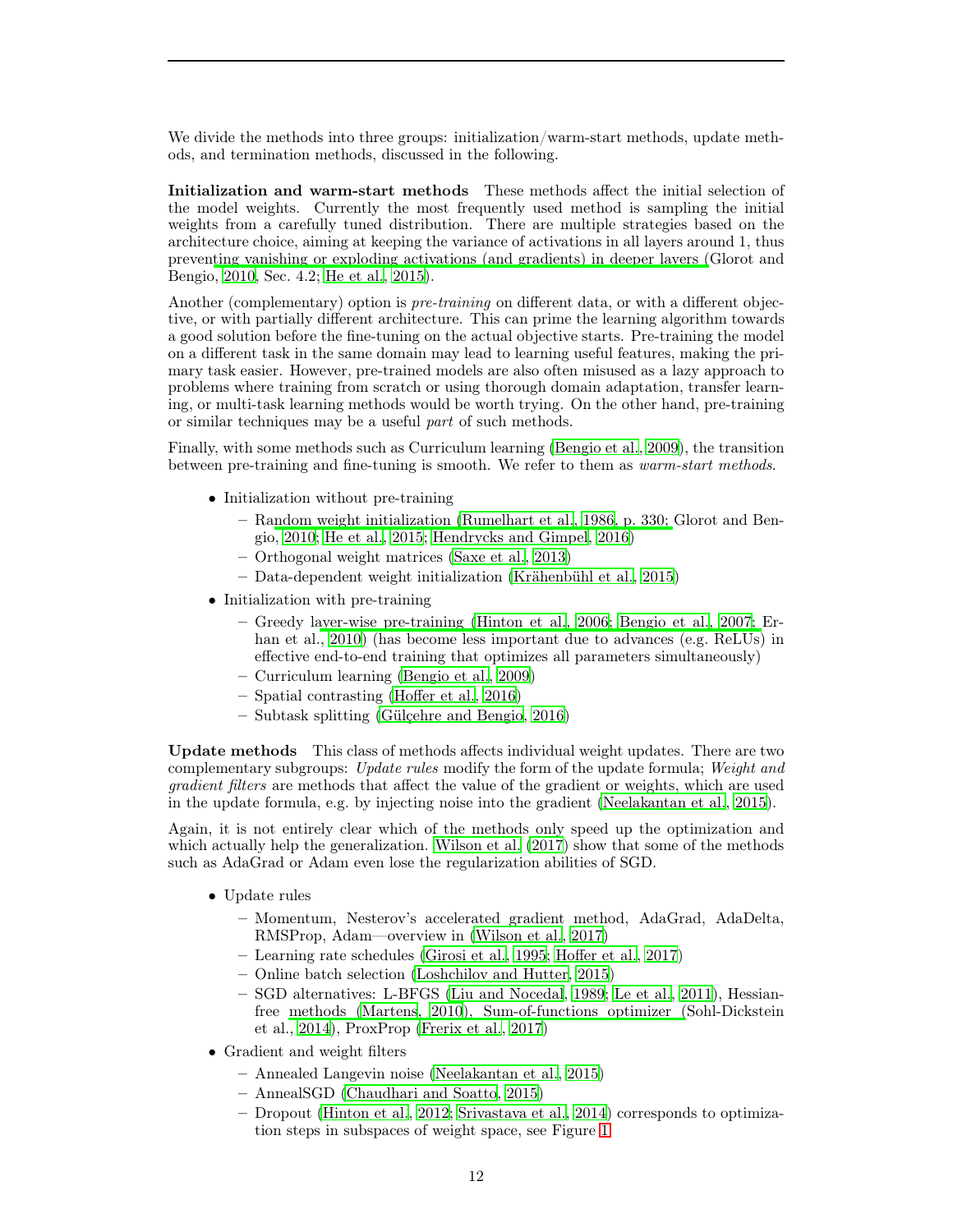<span id="page-12-2"></span><span id="page-12-1"></span>

Figure 1: Effect of Dropout on weight optimization. Starting from the current weight configuration (red dot), all weights of certain neurons are set to zero (black arrow), descent step is performed in that subspace (teal arrow), and then the discarded weight-space coordinates are restored (blue arrow).

– Annealed noise on targets [\(Wang and Principe, 1999\)](#page-20-5) (works as noise on gradient, but belongs rather to data-based methods, Section [3\)](#page-1-1)

Termination methods There are numerous possible stopping criteria and selecting the right moment to stop the optimization procedure may improve the generalization by reducing the error caused by the discrepancy between the minimizers of expected and empirical risk: The network first learns general concepts that work for all samples from the ground truth distribution  $P$  before fitting the specific sample  $D$  and its noise [\(Krueger et al.](#page-17-16), [2017](#page-17-16)).

The most successful and popular termination methods put a portion of the labeled data aside as a *validation set* and use it to evaluate performance *(validation error)*. The most prominent example is Early stopping (see [Prechelt, 1998](#page-19-17)). In scenarios where the training data are scarce it is possible to resort to termination methods that do not use a validation set. The simplest case is fixing the number of passes through the training set.

- Termination using a validation set
	- Early stopping (see [Morgan and Bourlard](#page-18-15), [1990](#page-18-15); [Prechelt, 1998](#page-19-17))
	- Choice of validation set size based on test set size [\(Amari et](#page-14-7) al., [1997\)](#page-14-7)
- Termination *without* using a validation set
	- Fixed number of iterations
	- Optimized approximation algorithm [\(Liu et al.](#page-18-16), [2008](#page-18-16))

# <span id="page-12-0"></span>8 Recommendations, discussion, conclusions

We see the main benefits of our taxonomy to be two-fold: Firstly, it provides an overview of the existing techniques to the users of regularization methods and gives them a better idea of how to choose the ideal combination of regularization techniques for their problem. Secondly, it is useful for development of new methods, as it gives a comprehensive overview of the main principles that can be exploited to regularize the models. We summarize our recommendations in the following paragraphs:

Recommendations for users of existing regularization methods Overall, using the information contained in data as well as prior knowledge as much as possible, and primarily starting with popular methods, the following procedure can be helpful:

- Common recommendations for the first steps:
	- Deep learning is about disentangling the factors of variation. An appropriate data representation should be chosen; known meaningful data transformations should not be outsourced to the learning. Redundantly providing the same information in several representations is okay.
	- Output nonlinearity and error function should reflect the learning goals.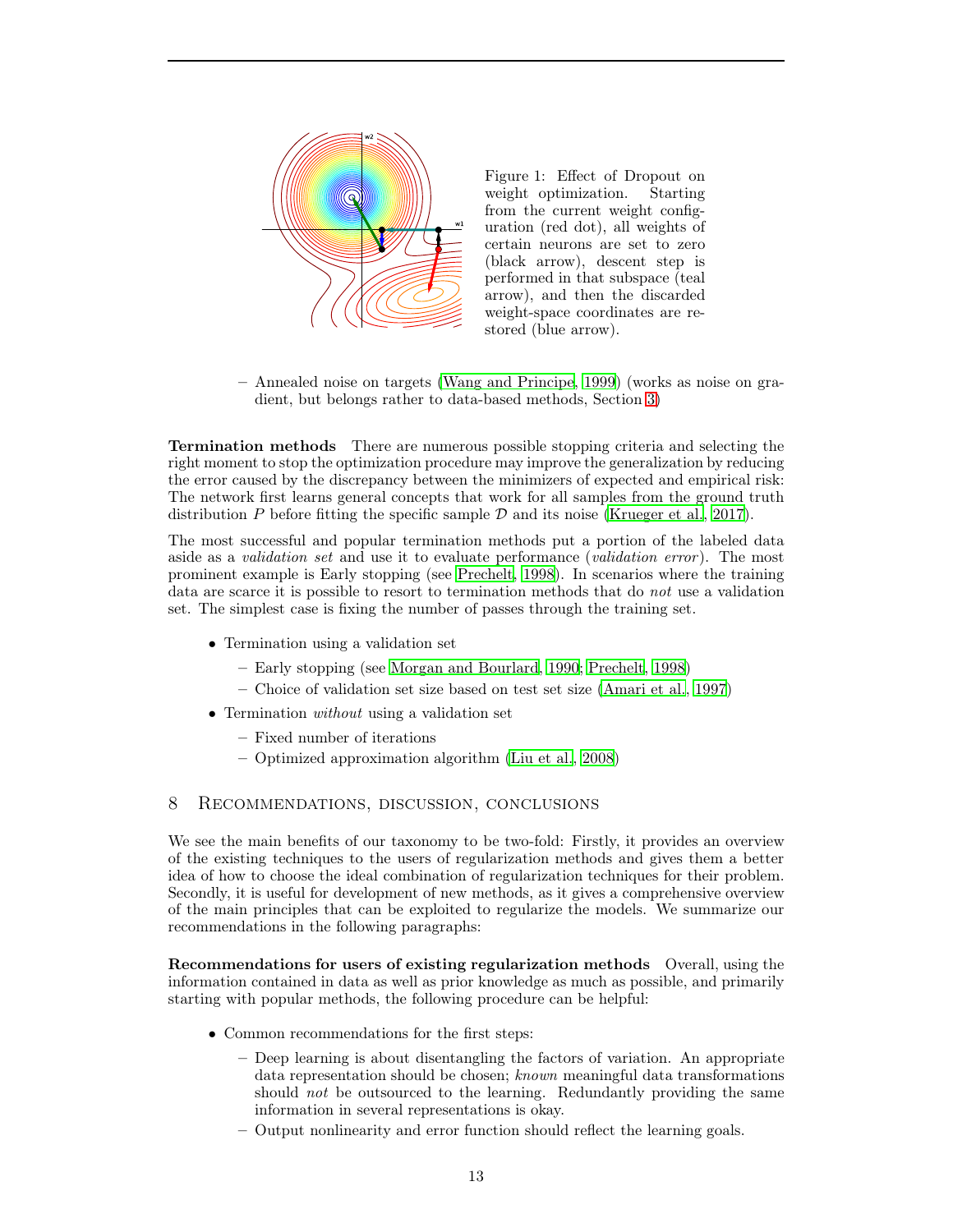- A good starting point are techniques that usually work well (e.g. ReLU, successful architectures). Hyperparameters (and architecture) can be tuned jointly, but "lazily" (interpolating/extrapolating from experience instead of trying too many combinations).
- Often it is helpful to start with a simplified dataset (e.g. fewer and/or easier samples) and a simple network, and after obtaining promising results gradually increasing the complexity of both data and network while tuning hyperparameters and trying regularization methods.
- Regularization via data:
	- When not working with nearly infinite/abundant data:
		- ∗ Gathering more real data (and using methods that take its properties into account) is advisable if possible:
			- · Labeled samples are best, but unlabeled ones can also be helpful (compatible with semi-supervised learning).
			- · Samples from the same domain are best, but samples from similar domains can also be helpful (compatible with domain adaptation and transfer learning).
			- · Reliable high-quality samples are best, but lower-quality ones can also be helpful (their confidence/importance can be adjusted accordingly).
			- · Labels for an additional task can be helpful (compatible with multi-task learning).
			- Additional input features (from additional information sources) and/or data preprocessing [\(i.e. domain-specific data transformations\)](#page-3-1) can be helpful (the network architecture needs to be adjusted accordingly).
		- ∗ Data augmentation (e.g. target-preserving handcrafted domain-specific transformations) can well compensate for limited data. If natural ways to augment data (to mimic natural transformations sufficiently well) are known, they can be tried (and combined).
		- ∗ If natural ways to augment data are unknown or turn out to be insufficient, it may be possible to infer the transformation from data (e.g. learning imagedeformation fields) if a sufficient amount of data is available for that.
	- Popular [generic](#page-3-1) methods (e.g. advanced variants of Dropout) often also help.
- Architecture and regularization terms:
	- Knowledge about possible meaningful properties of the mapping can be used to e.g. hardwire invariances (to certain transformations) into the architecture, or be formulated as regularization terms.
	- Popular methods may help as well (see Tables [3](#page-6-0)[–4\)](#page-10-0), but should be chosen to match the assumptions about the mapping (e.g. convolutional layers are fully appropriate only if local and shift-equivariant feature extraction on regular-grid data is desired).
- Optimization:
	- Initialization: Even though pre-trained ready-made models greatly speed up prototyping, training from a good random initialization should also be considered.
	- Optimizers: Trying a few different ones, including advanced ones (e.g. Nesterov momentum, Adam, ProxProp), may lead to improved results. Correctly chosen parameters, such as learning rate, usually make a big difference.

Recommendations for developers of novel regularization methods Getting an overview and understanding the reasons for the success of the best methods is a great foundation. Promising empty niches (certain combinations of taxonomy properties) exist that can be addressed. The assumptions to be imposed upon the model can have a strong impact on most elements of the taxonomy. Data augmentation is more expressive than loss terms (loss terms enforce properties only in infinitesimally small neighborhood of the training samples; data augmentation can use rich transformation parameter distributions).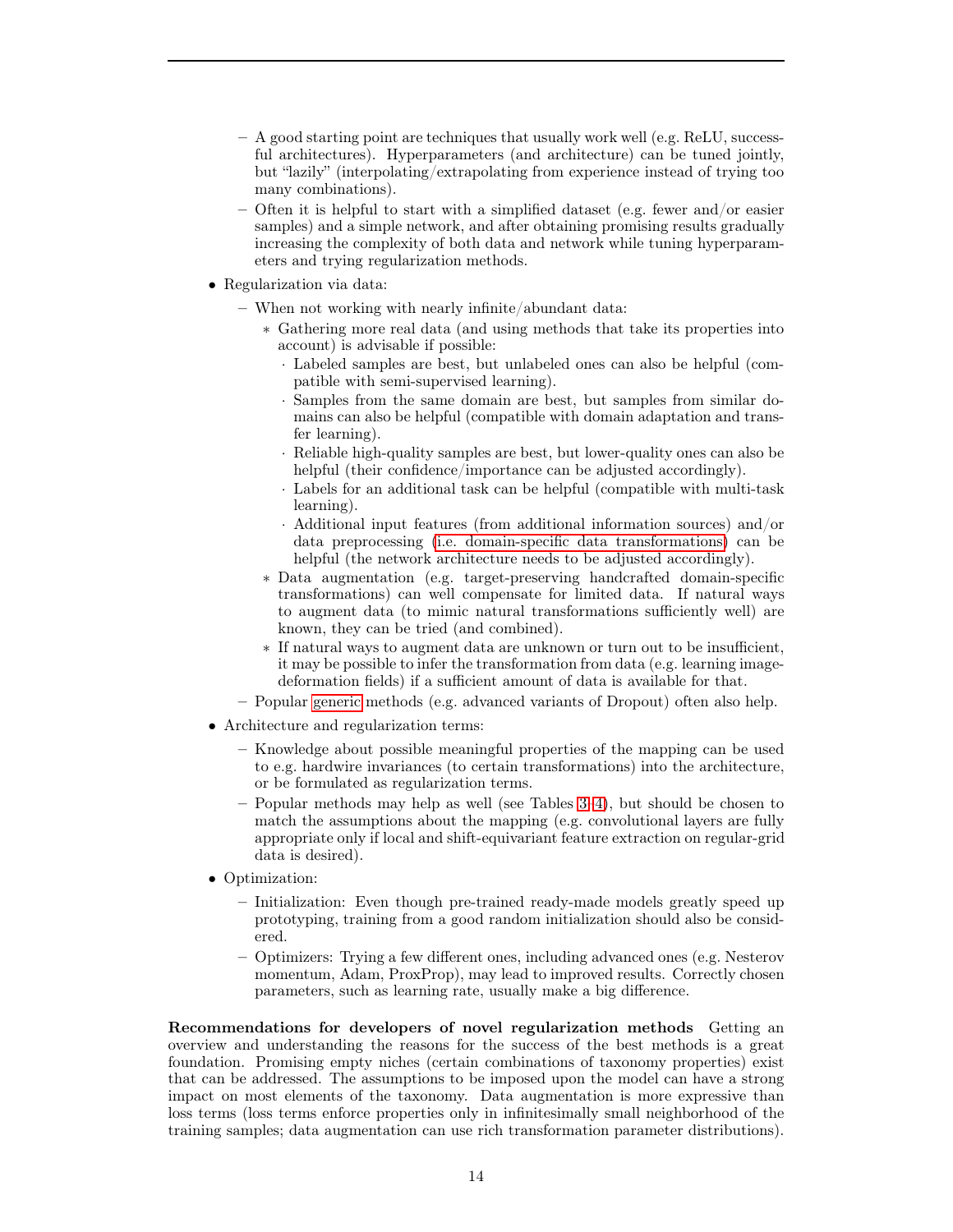<span id="page-14-9"></span>Data and loss terms impose assumptions and invariances in a rather soft manner, and their influence can be tuned, whereas hardwiring the network architecture is a harsher way to impose assumptions. Different assumptions and options to impose them have different advantages and disadvantages.

Future directions for data-based methods There are several promising directions that in our opinion require more investigation: [Adaptive sampling of](#page-2-1)  $\theta$  might lead to lower errors and shorter training times [\(Fawzi et al., 2016\)](#page-16-3) (in turn, shorter training times may additionally work as implicit regularization [\(Hardt et al., 2016](#page-16-11)), see also Section [7\)](#page-9-0). Secondly, learning [class-dependent transformations](#page-3-2) (i.e.  $p(\theta|t)$ ) in our opinion might lead to more plausible samples. Furthermore, the field of adversarial examples (and network robustness to them) is gaining increased attention after the recently sparked discussion on real-world adversarial examples and their robustness/invariance to transformations such as the change of camera position [\(Lu et al.](#page-18-17), [2017;](#page-18-17) [Athalye and Sutskever](#page-14-8), [2017\)](#page-14-8). Countering strong adversarial examples may require better regularization techniques.

Summary In this work we proposed a broad definition of regularization for deep learning, identified five main elements of neural network training (data, architecture, error term, regularization term, optimization procedure), described regularization via each of them, including a further, finer taxonomy for each, and presented example methods from these subcategories. Instead of attempting to explain referenced works in detail, we merely pinpointed their properties relevant to our categorization. Our work demonstrates some links between existing methods. Moreover, our systematic approach enables the discovery of new, improved regularization methods by combining the best properties of the existing ones.

#### Acknowledegments

We thank Antonij Golkov for valuable discussions. Grant support: ERC Consolidator Grant "3DReloaded".

#### **REFERENCES**

- <span id="page-14-7"></span>Amari, S., Murata, N., Muller, K.-R., Finke, M., and Yang, H. H. (1997). Asymptotic statistical theory of overtraining and cross-validation. IEEE Transactions on Neural Networks, 8(5):985–996. ([ˆ13\)](#page-12-2)
- <span id="page-14-0"></span>An, G. (1996). The effects of adding noise during backpropagation training on a generalization performance. *Neural Computation*,  $8(3):643-674.$   $(*3, 5, 10, 11)$  $(*3, 5, 10, 11)$  $(*3, 5, 10, 11)$  $(*3, 5, 10, 11)$
- <span id="page-14-8"></span>Athalye, A. and Sutskever, I. (2017). Synthesizing robust adversarial examples. arXiv prerint arXiv:1707.07397. ([ˆ15\)](#page-14-9)
- <span id="page-14-2"></span>Ba, J. L., Kiros, J. R., and Hinton, G. (2016). Layer normalization. arXiv preprint arXiv:1607.06450. ([ˆ5\)](#page-4-1)
- <span id="page-14-3"></span>Ba, L. J. and Caruana, R. (2014). Do deep nets really need to be deep? In Advances in Neural Information Processing Systems (NIPS). ([ˆ5\)](#page-4-1)
- <span id="page-14-1"></span>Ba, L. J. and Frey, B. (2013). Adaptive dropout for training deep neural networks. In Advances in Neural Information Processing Systems (NIPS), pages 3084–3092. ([ˆ4,](#page-3-3) [5\)](#page-4-1)
- <span id="page-14-4"></span>Baird, H. S. (1990). Document image defect models. In Proceedings of the IAPR Workshop on Syntactic and Structural Pattern Recognition (SSPR), pages 38–46. ([ˆ6\)](#page-5-3)
- <span id="page-14-5"></span>Baxter, J. (2000). A model of inductive bias learning. Journal of Artificial Intelligence Research, 12(149-198):3. ([ˆ8\)](#page-7-1)
- <span id="page-14-6"></span>Bengio, Y., Courville, A., and Vincent, P. (2013). Representation learning: A review and new perspectives. IEEE Transactions on Pattern Analysis and Machine Intelligence, 35(8). ([ˆ10\)](#page-9-2)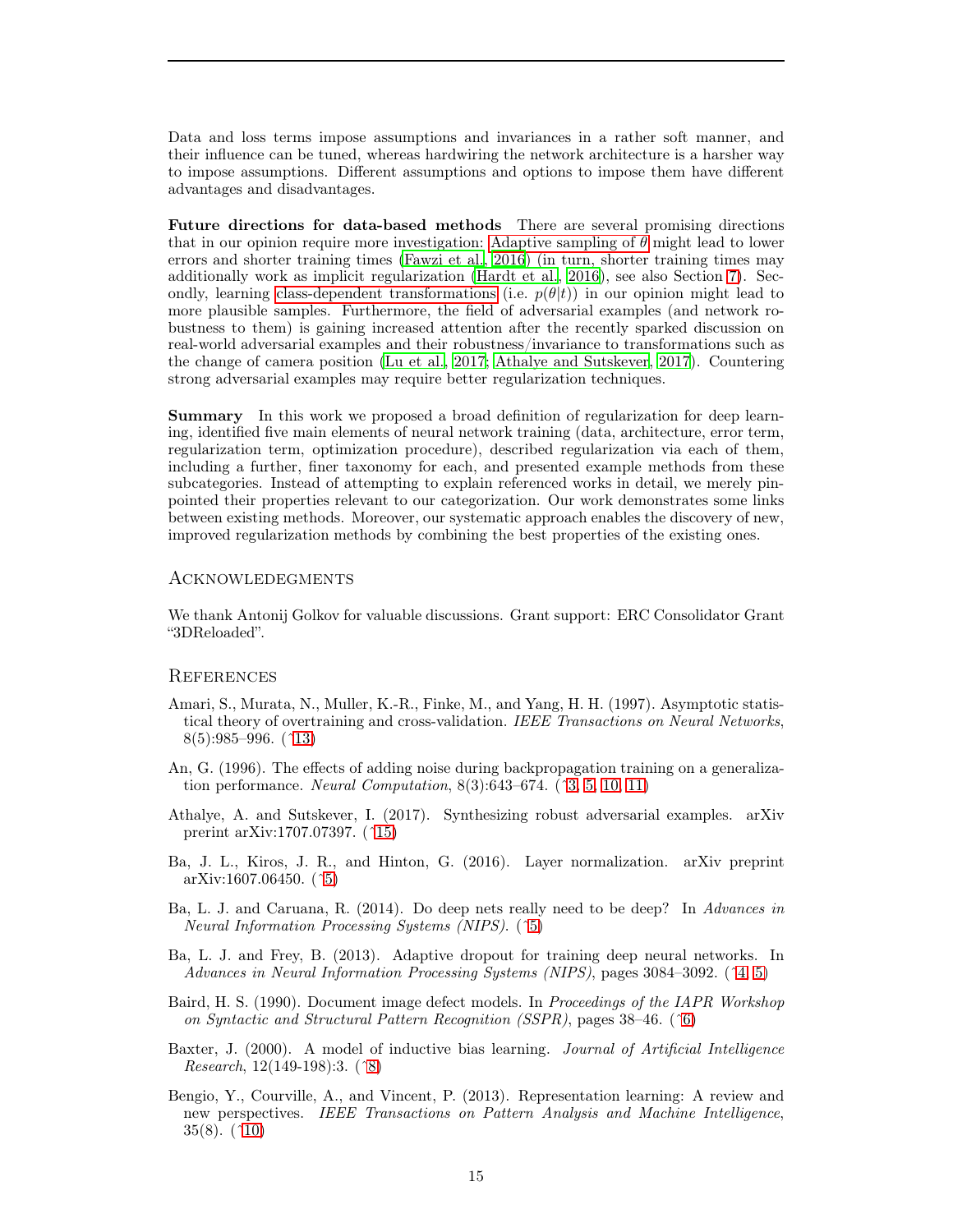- <span id="page-15-16"></span>Bengio, Y., Lamblin, P., Popovici, D., and Larochelle, H. (2007). Greedy layer-wise training of deep networks. In Advances in Neural Information Processing Systems (NIPS), pages 153–160. ([ˆ12\)](#page-11-0)
- <span id="page-15-15"></span>Bengio, Y., Louradour, J., Collobert, R., and Weston, J. (2009). Curriculum learning. In Proceedings of the International Conference on Machine Learning (ICML), pages 41–48. ACM. ([ˆ12\)](#page-11-0)
- <span id="page-15-13"></span>BenTaieb, A. and Hamarneh, G. (2016). Topology aware fully convolutional networks for histology gland segmentation. In Proceedings of the International Conference on Medical Image Computing and Computer-Assisted Intervention (MICCAI), pages 460–468. Springer International Publishing. ([ˆ11\)](#page-10-1)
- <span id="page-15-0"></span>Bishop, C. M. (1995a). Neural Networks for Pattern Recognition. Oxford University Press.  $(1, 5, 7, 9, 23)$  $(1, 5, 7, 9, 23)$  $(1, 5, 7, 9, 23)$  $(1, 5, 7, 9, 23)$  $(1, 5, 7, 9, 23)$
- <span id="page-15-1"></span>Bishop, C. M. (1995b). Training with noise is equivalent to Tikhonov regularization. Neural Computation, 7(1):108–116. ([ˆ3,](#page-2-3) [10,](#page-9-2) [11\)](#page-10-1)
- <span id="page-15-12"></span>Blundell, C., Cornebise, J., Kavukcuoglu, K., and Wierstra, D. (2015). Weight uncertainty in neural networks. In Proceedings of the International Conference on Machine Learning  $(ICML)$ , pages 1613–1622. (^11)
- <span id="page-15-10"></span>Bottou, L. (1998). Online algorithms and stochastic approximations. In Saad, D., editor, Online Learning and Neural Networks. Cambridge University Press, Cambridge, UK.  $($  ^10)
- <span id="page-15-2"></span>Bouthillier, X., Konda, K., Vincent, P., and Memisevic, R. (2015). Dropout as data augmentation. arXiv preprint arXiv:1506.08700.  $(2, 5, 22)$  $(2, 5, 22)$  $(2, 5, 22)$
- <span id="page-15-4"></span>Bucilă, C., Caruana, R., and Niculescu-Mizil, A. (2006). Model compression. In *Proceedings* of the ACM SIGKDD International Conference on Knowledge Discovery and Data Mining  $(KDD)$ , pages 535–541. ACM. (^5)
- <span id="page-15-8"></span>Caruana, R. (1998). Multitask learning. In Learning to Learn, pages 95–133. Springer. ([ˆ7,](#page-6-1) [8,](#page-7-1) [9\)](#page-8-3)
- <span id="page-15-9"></span>Cawley, G. C. and Talbot, N. L. (2010). On over-fitting in model selection and subsequent selection bias in performance evaluation. Journal of Machine Learning Research,  $11$ (Jul):2079–2107. (^9)
- <span id="page-15-11"></span>Chaudhari, P. and Soatto, S. (2015). The effect of gradient noise on the energy landscape of deep networks. arXiv preprint arXiv:1511.06485. ([ˆ10,](#page-9-2) [12\)](#page-11-0)
- <span id="page-15-5"></span>Ciresan, D. C., Meier, U., Gambardella, L. M., and Schmidhuber, J. (2010). Deep big simple neural nets excel on handwritten digit recognition. Neural Computation, 22(12):1–14. ([ˆ6\)](#page-5-3)
- <span id="page-15-14"></span>Demyanov, S., Bailey, J., Kotagiri, R., and Leckie, C. (2015). Invariant backpropagation: how to train a transformation-invariant neural network. arXiv preprint arXiv:1502.04434.  $(11)$
- <span id="page-15-3"></span>DeVries, T. and Taylor, G. W. (2017). Dataset augmentation in feature space. In Proceedings of the International Conference on Machine Learning (ICML), Workshop Track. ([ˆ5\)](#page-4-1)
- <span id="page-15-6"></span>Dieleman, S., Van den Oord, A., Korshunova, I., Burms, J., Degrave, J., Pigou, L., and Buteneers, P. (2015). Classifying plankton with deep neural networks. Technical report, Reservoir Lab, Ghent University, Belgium. <http://benanne.github.io/2015/03/17/plankton.html>. ([ˆ6\)](#page-5-3)
- <span id="page-15-7"></span>Dumoulin, V. and Visin, F. (2016). A guide to convolution arithmetic for deep learning. arXiv preprint arXiv:1603.07285. ([ˆ7\)](#page-6-1)
- <span id="page-15-17"></span>Erhan, D., Bengio, Y., Courville, A., Manzagol, P.-A., Vincent, P., and Bengio, S. (2010). Why does unsupervised pre-training help deep learning? Journal of Machine Learning Research, 11:625–660. ([ˆ12\)](#page-11-0)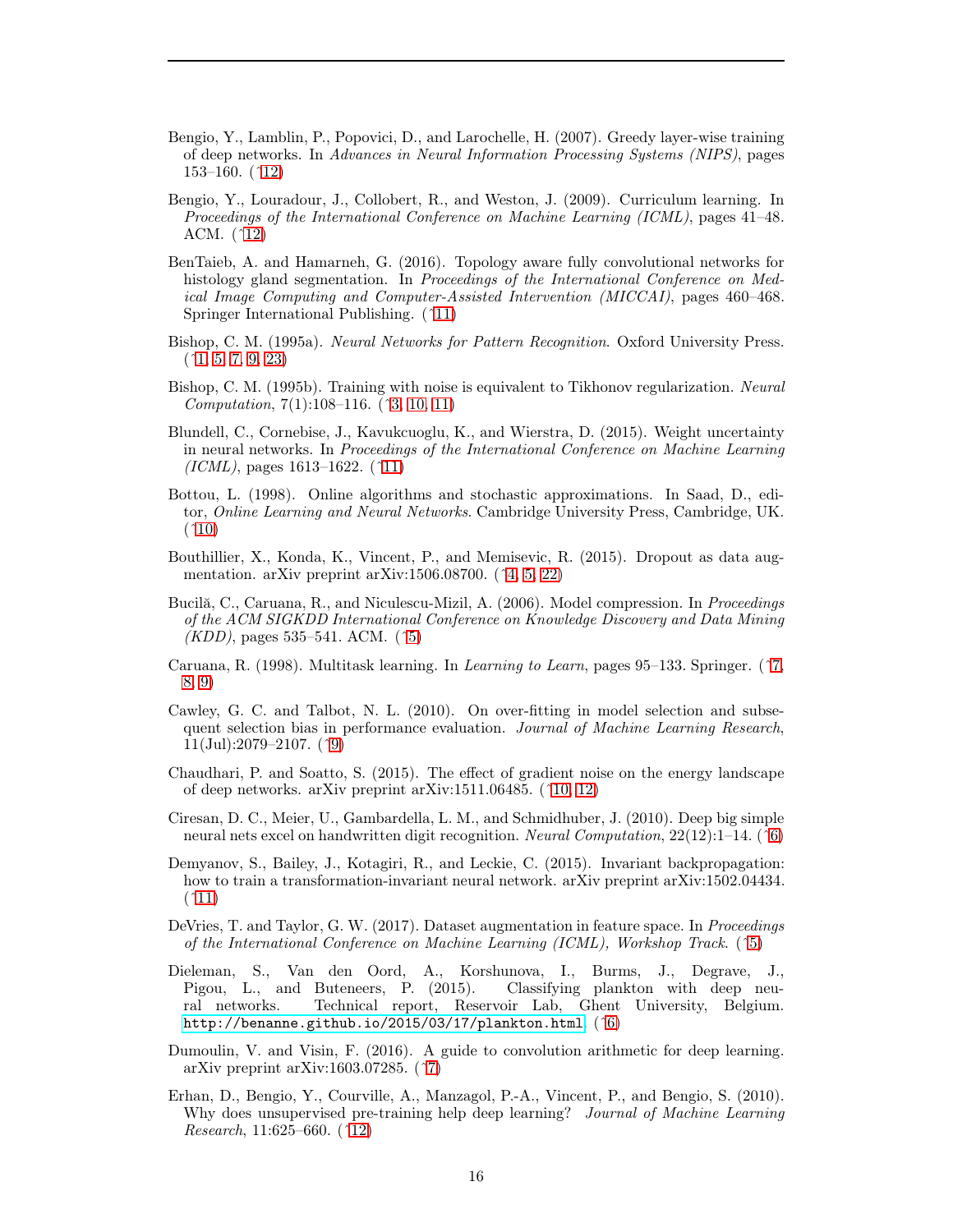- <span id="page-16-3"></span>Fawzi, A., Horst, S., Turaga, D., and Frossard, P. (2016). Adaptive data augmentation for image classification. In *Proceedings of the IEEE International Conference on Image* Processing (ICIP), pages 3688–3692. ([ˆ6,](#page-5-3) [15\)](#page-14-9)
- <span id="page-16-16"></span>Frerix, T., Möllenhoff, T., Moeller, M., and Cremers, D. (2017). Proximal backpropagation. arXiv preprint arXiv:1706.04638. ([ˆ12\)](#page-11-0)
- <span id="page-16-5"></span>Fukushima, K. and Miyake, S. (1982). Neocognitron: A self-organizing neural network model for a mechanism of visual pattern recognition. In *Competition and Cooperation in* Neural Nets, pages 267–285. Springer. ([ˆ7\)](#page-6-1)
- <span id="page-16-1"></span>Gal, Y. and Ghahramani, Z. (2016). Dropout as a Bayesian approximation: Representing model uncertainty in deep learning. In *Proceedings of the International Conference on Machine Learning (ICML)*, volume 48, pages 1050–1059.  $(^{4}, 5)$  $(^{4}, 5)$
- <span id="page-16-10"></span>Ge, R., Huang, F., Jin, C., and Yuan, Y. (2015). Escaping from saddle points—online stochastic gradient for tensor decomposition. In Proceedings of the Conference on Learning Theory (COLT), pages  $797-842$ . (^10)
- <span id="page-16-15"></span>Girosi, F., Jones, M., and Poggio, T. (1995). Regularization theory and neural networks architectures. Neural Computation, 7(2):219–269. ([ˆ12\)](#page-11-0)
- <span id="page-16-12"></span>Glorot, X. and Bengio, Y. (2010). Understanding the difficulty of training deep feedforward neural networks. In Proceedings of the International Conference on Artificial Intelligence and Statistics (AISTATS), pages  $249-256$ . ( $\hat{12}$ )
- <span id="page-16-9"></span>Glorot, X., Bordes, A., and Bengio, Y. (2011). Deep sparse rectifier neural networks. In Proceedings of the International Conference on Artificial Intelligence and Statistics (AISTATS), pages 315–323. ([ˆ8\)](#page-7-1)
- <span id="page-16-6"></span>Goodfellow, I., Warde-Farley, D., Mirza, M., Courville, A., and Bengio, Y. (2013). Maxout networks. In Proceedings of the International Conference on Machine Learning (ICML), volume 28, pages 1319–1327. ([ˆ7,](#page-6-1) [8\)](#page-7-1)
- <span id="page-16-0"></span>Goodfellow, I. J., Bengio, Y., and Courville, A. (2016). *Deep Learning*. MIT Press. (^1, [5,](#page-4-1) [9,](#page-8-3) [11\)](#page-10-1)
- <span id="page-16-14"></span>Gülçehre, Ç. and Bengio, Y. (2016). Knowledge matters: Importance of prior information for optimization. Journal of Machine Learning Research, 17(8):1–32. ([ˆ12\)](#page-11-0)
- <span id="page-16-2"></span>Gülçehre, Ç., Moczulski, M., Denil, M., and Bengio, Y. (2016a). Noisy activation functions. In Proceedings of the International Conference on Machine Learning (ICML), pages 3059– 3068. ([ˆ5\)](#page-4-1)
- <span id="page-16-8"></span>Gülçehre, Ç., Moczulski, M., Visin, F., and Bengio, Y. (2016b). Mollifying networks. arXiv preprint arXiv:1608.04980. ([ˆ7\)](#page-6-1)
- <span id="page-16-11"></span>Hardt, M., Recht, B., and Singer, Y. (2016). Train faster, generalize better: stability of stochastic gradient descent. In Balcan, M. F. and Weinberger, K. Q., editors, Proceedings of the International Conference on Machine Learning (ICML), volume 48, pages 1225– 1234. ([ˆ10,](#page-9-2) [15\)](#page-14-9)
- <span id="page-16-4"></span>Hauberg, S., Freifeld, O., Larsen, A. B. L., Fisher III, J. W., and Hansen, L. K. (2016). Dreaming more data: Class-dependent distributions over diffeomorphisms for learned data augmentation. In Proceedings of the International Conference on Artificial Intelligence and Statistics (AISTATS), pages  $342-350$ . ( $\hat{6}$ )
- <span id="page-16-13"></span>He, K., Zhang, X., Ren, S., and Sun, J. (2015). Delving deep into rectifiers: Surpassing human-level performance on ImageNet classification. In *Proceedings of the IEEE Inter*national Conference on Computer Vision (ICCV), pages 1026–1034. ([ˆ12\)](#page-11-0)
- <span id="page-16-7"></span>He, K., Zhang, X., Ren, S., and Sun, J. (2016). Deep residual learning for image recognition. In Proceedings of the IEEE conference on computer vision and pattern recognition, pages 770–778. ([ˆ7\)](#page-6-1)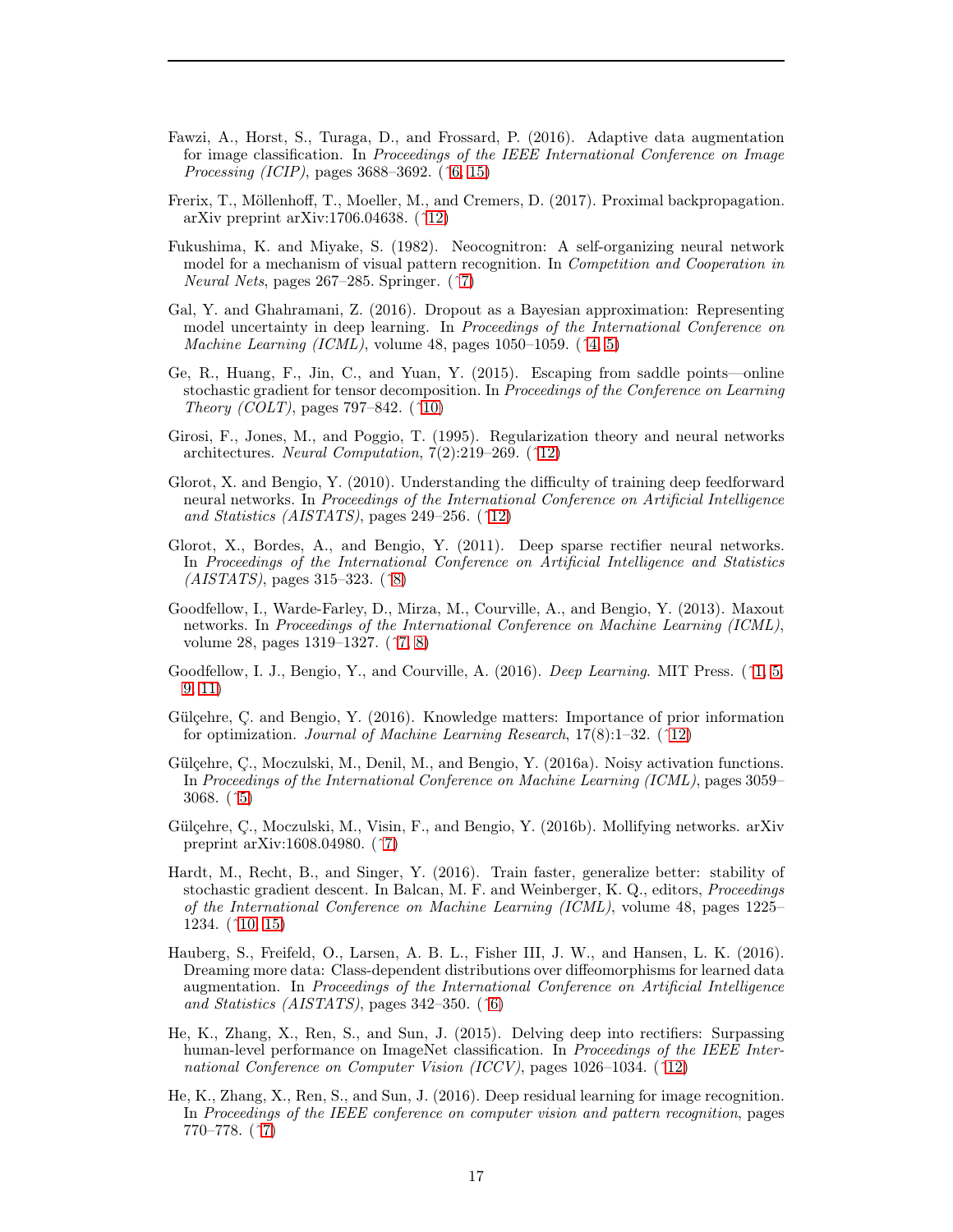- <span id="page-17-12"></span>Hendrycks, D. and Gimpel, K. (2016). Generalizing and improving weight initialization. arXiv preprint arXiv:1607.02488. ([ˆ12\)](#page-11-0)
- <span id="page-17-2"></span>Hinton, G., Srivastava, N., Krizhevsky, A., Sutskever, I., and Salakhutdinov, R. (2012). Improving neural networks by preventing co-adaptation of feature detectors. arXiv preprint arXiv:1207.0580. ([ˆ4,](#page-3-3) [5,](#page-4-1) [7,](#page-6-1) [8,](#page-7-1) [12\)](#page-11-0)
- <span id="page-17-6"></span>Hinton, G., Vinyals, O., and Dean, J. (2015). Distilling the knowledge in a neural network. arXiv preprint arXiv:1503.02531.  $(^{\circ}5)$
- <span id="page-17-14"></span>Hinton, G. E., Osindero, S., and Teh, Y.-W. (2006). A fast learning algorithm for deep belief nets. Neural Computation,  $18(7):1527-1554.$  (^12)
- <span id="page-17-11"></span>Hochreiter, S. and Schmidhuber, J. (1995). Simplifying neural nets by discovering flat minima. In Advances in Neural Information Processing Systems (NIPS), pages 529–536.  $(11)$
- <span id="page-17-15"></span>Hoffer, E., Hubara, I., and Ailon, N. (2016). Deep unsupervised learning through spatial contrasting. arXiv preprint arXiv:1610.00243. ([ˆ12\)](#page-11-0)
- <span id="page-17-5"></span>Hoffer, E., Hubara, I., and Soudry, D. (2017). Train longer, generalize better: closing the generalization gap in large batch training of neural networks. arXiv preprint arXiv:1705.08741. ([ˆ5,](#page-4-1) [12\)](#page-11-0)
- <span id="page-17-7"></span>Huang, G., Liu, Z., Weinberger, K. Q., and van der Maaten, L. (2016a). Densely connected convolutional networks. arXiv preprint arXiv:1608.06993. ([ˆ7\)](#page-6-1)
- <span id="page-17-3"></span>Huang, G., Sun, Y., Liu, Z., Sedra, D., and Weinberger, K. Q. (2016b). Deep networks with stochastic depth. In Proceedings of the European Conference on Computer Vision  $(ECCV)$ , pages 646–661. Springer.  $(5, 7, 22)$  $(5, 7, 22)$  $(5, 7, 22)$
- <span id="page-17-4"></span>Ioffe, S. and Szegedy, C. (2015). Batch normalization: Accelerating deep network training by reducing internal covariate shift. In Proceedings of the International Conference on Machine Learning (ICML), pages 448–456. (^5)
- <span id="page-17-8"></span>Jarrett, K., Kavukcuoglu, K., LeCun, Y., et al. (2009). What is the best multi-stage architecture for object recognition? In Proceedings of the International Conference on Computer Vision (ICCV), pages  $2146-2153$ . IEEE. (^8)
- <span id="page-17-1"></span>Johnson, J., Alahi, A., and Fei-Fei, L. (2016). Perceptual losses for real-time style transfer and super-resolution. In Proceedings of the European Conference on Computer Vision  $(ECCV)$ , pages 694–711. Springer. (^2)
- <span id="page-17-13"></span>Krähenbühl, P., Doersch, C., Donahue, J., and Darrell, T. (2015). Data-dependent initializations of convolutional neural networks.  $arXiv$  preprint  $arXiv:1511.06856.$  (^12)
- <span id="page-17-0"></span>Krizhevsky, A., Sutskever, I., and Hinton, G. E. (2012). ImageNet classification with deep convolutional neural networks. In Advances in Neural Information Processing Systems  $(NIPS)$ , pages 1097–1105.  $(1, 9)$  $(1, 9)$
- <span id="page-17-16"></span>Krueger, D., Ballas, N., Jastrzebski, S., Arpit, D., Kanwal, M. S., Maharaj, T., Bengio, E., Fischer, A., and Courville, A. (2017). Deep nets don't learn via memorization. In Proceedings of the International Conference on Learning Representations (ICLR), Workshop Track. ([ˆ13\)](#page-12-2)
- <span id="page-17-10"></span>Lang, K. J. and Hinton, G. E. (1990). Dimensionality reduction and prior knowledge in E-set recognition. In Advances in Neural Information Processing Systems (NIPS), pages 178–185. ([ˆ9,](#page-8-3) [11\)](#page-10-1)
- <span id="page-17-9"></span>Lasserre, J. A., Bishop, C. M., and Minka, T. P. (2006). Principled hybrids of generative and discriminative models. In Proceedings of the IEEE Conference on Computer Vision and Pattern Recognition (CVPR), volume 1, pages 87–94. (^9)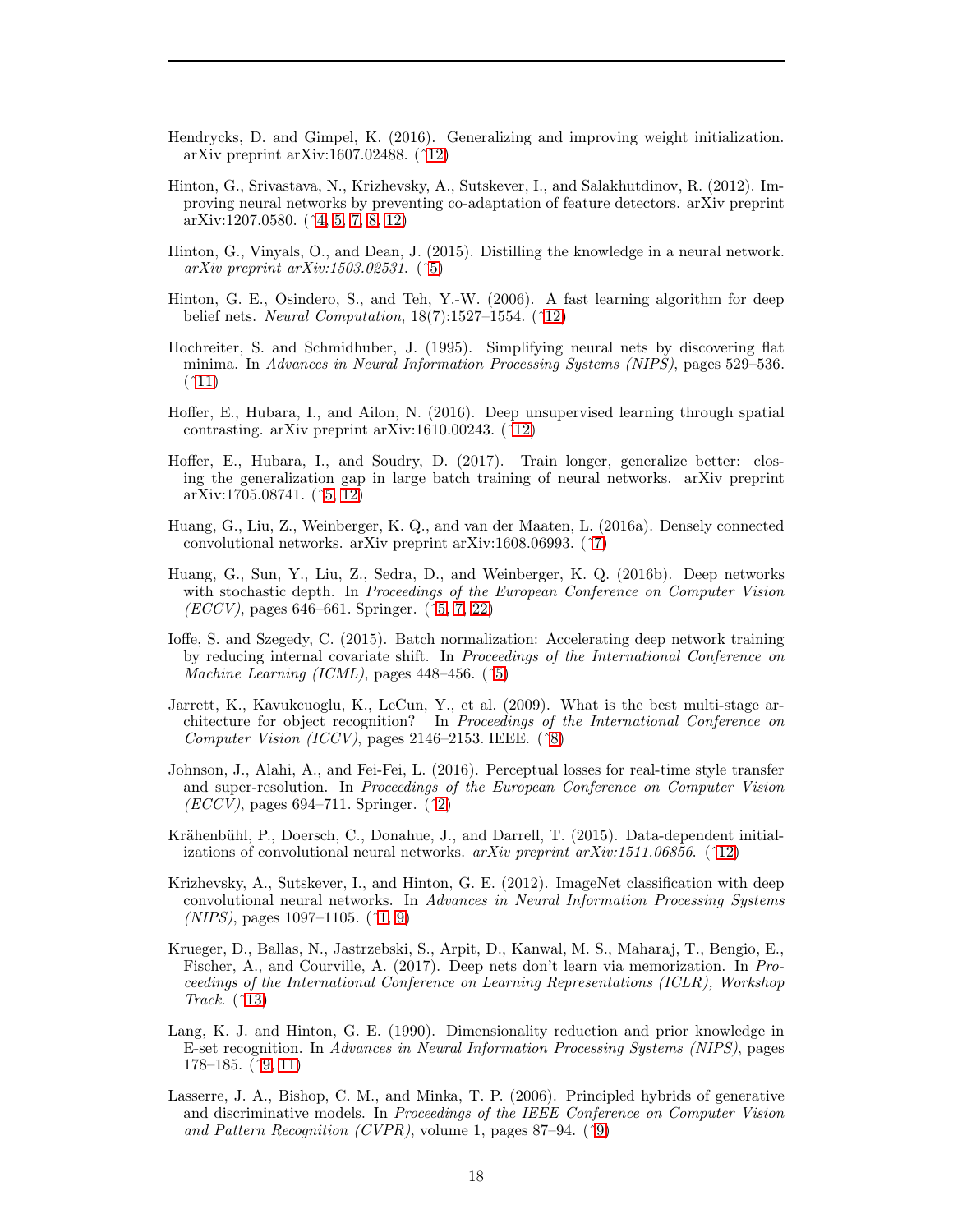- <span id="page-18-13"></span>Le, Q. V., Ngiam, J., Coates, A., Lahiri, A., Prochnow, B., and Ng, A. Y. (2011). On optimization methods for deep learning. In Proceedings of the International Conference on Machine Learning (ICML), pages 265–272. ([ˆ12\)](#page-11-0)
- <span id="page-18-5"></span>LeCun, Y., Boser, B., Denker, J. S., Henderson, D., Howard, R. E., Hubbard, W., and Jackel, L. D. (1989). Backpropagation applied to handwritten zip code recognition. Neural Computation, 1(4):541–551. ([ˆ7,](#page-6-1) [8\)](#page-7-1)
- <span id="page-18-12"></span>Liu, D. C. and Nocedal, J. (1989). On the limited memory BFGS method for large scale optimization. Mathematical Programming, 45(1):503–528. ([ˆ12\)](#page-11-0)
- <span id="page-18-16"></span>Liu, Y., Starzyk, J. A., and Zhu, Z. (2008). Optimized approximation algorithm in neural networks without overfitting. IEEE Transactions on Neural Networks, 19(6):983–995.  $(13)$
- <span id="page-18-6"></span>Long, J., Shelhamer, E., and Darrell, T. (2015). Fully convolutional networks for semantic segmentation. In Proceedings of the IEEE Conference on Computer Vision and Pattern Recognition (CVPR), pages  $3431-3440$ . ( $\hat{ }$ 7)
- <span id="page-18-3"></span>Loosli, G., Canu, S., and Bottou, L. (2007). Training invariant support vector machines using selective sampling. In Bottou, L., Chapelle, O., DeCoste, D., and Weston, J., editors, Large-Scale Kernel Machines, pages 301–320. MIT Press, Cambridge, MA. ([ˆ6\)](#page-5-3)
- <span id="page-18-11"></span>Loshchilov, I. and Hutter, F. (2015). Online batch selection for faster training of neural networks. arXiv preprint arXiv:1511.06343. ([ˆ12\)](#page-11-0)
- <span id="page-18-4"></span>Lowe, D. G. (1999). Object recognition from local scale-invariant features. In *Proceedings of* the IEEE International Conference on Computer Vision (ICCV), volume 2, pages 1150– 1157. ([ˆ6\)](#page-5-3)
- <span id="page-18-17"></span>Lu, J., Sibai, H., Fabry, E., and Forsyth, D. (2017). No need to worry about adversarial examples in object detection in autonomous vehicles. arXiv preprint arXiv:1707.03501.  $(^{\circ}15)$
- <span id="page-18-10"></span>Lyu, C., Huang, K., and Liang, H.-N. (2015). A unified gradient regularization family for adversarial examples. In Proceedings of the IEEE International Conference on Data Mining (ICDM), pages 301–309. IEEE. ([ˆ11\)](#page-10-1)
- <span id="page-18-0"></span>Maeda, S. (2014). A Bayesian encourages dropout. arXiv preprint arXiv:1412.7003. ([ˆ4,](#page-3-3) [5\)](#page-4-1)
- <span id="page-18-14"></span>Martens, J. (2010). Deep learning via Hessian-free optimization. In *Proceedings of the* International Conference on Machine Learning (ICML), pages 735–742. ([ˆ12\)](#page-11-0)
- <span id="page-18-8"></span>Milletari, F., Navab, N., and Ahmadi, S. A. (2016). V-net: Fully convolutional neural networks for volumetric medical image segmentation. In Proceedings of the International Conference on 3D Vision (3DV), pages 565—571. IEEE. (^9)
- <span id="page-18-1"></span>Morerio, P., Cavazza, J., Volpi, R., Vidal, R., and Murino, V. (2017). Curriculum dropout. arXiv preprint arXiv:1703.06229. ([ˆ5\)](#page-4-1)
- <span id="page-18-15"></span>Morgan, N. and Bourlard, H. (1990). Generalization and parameter estimation in feedforward nets: Some experiments. In Advances in Neural Information Processing Systems (NIPS), pages 630–637. ([ˆ13\)](#page-12-2)
- <span id="page-18-7"></span>Murata, N., Yoshizawa, S., and Amari, S. (1994). Network information criterion determining the number of hidden units for an artificial neural network model. IEEE Transactions on Neural Networks, 5(6):865–872. ([ˆ7,](#page-6-1) [9\)](#page-8-3)
- <span id="page-18-2"></span>Nair, V. and Hinton, G. E. (2010). Rectified linear units improve restricted Boltzmann machines. In Proceedings of the International Conference on Machine Learning (ICML), pages 807–814. ([ˆ5,](#page-4-1) [8\)](#page-7-1)
- <span id="page-18-9"></span>Neelakantan, A., Vilnis, L., Le, Q. V., Sutskever, I., Kaiser, L., Kurach, K., and Martens, J. (2015). Adding gradient noise improves learning for very deep networks. arXiv preprint arXiv:1511.06807. ([ˆ10,](#page-9-2) [12\)](#page-11-0)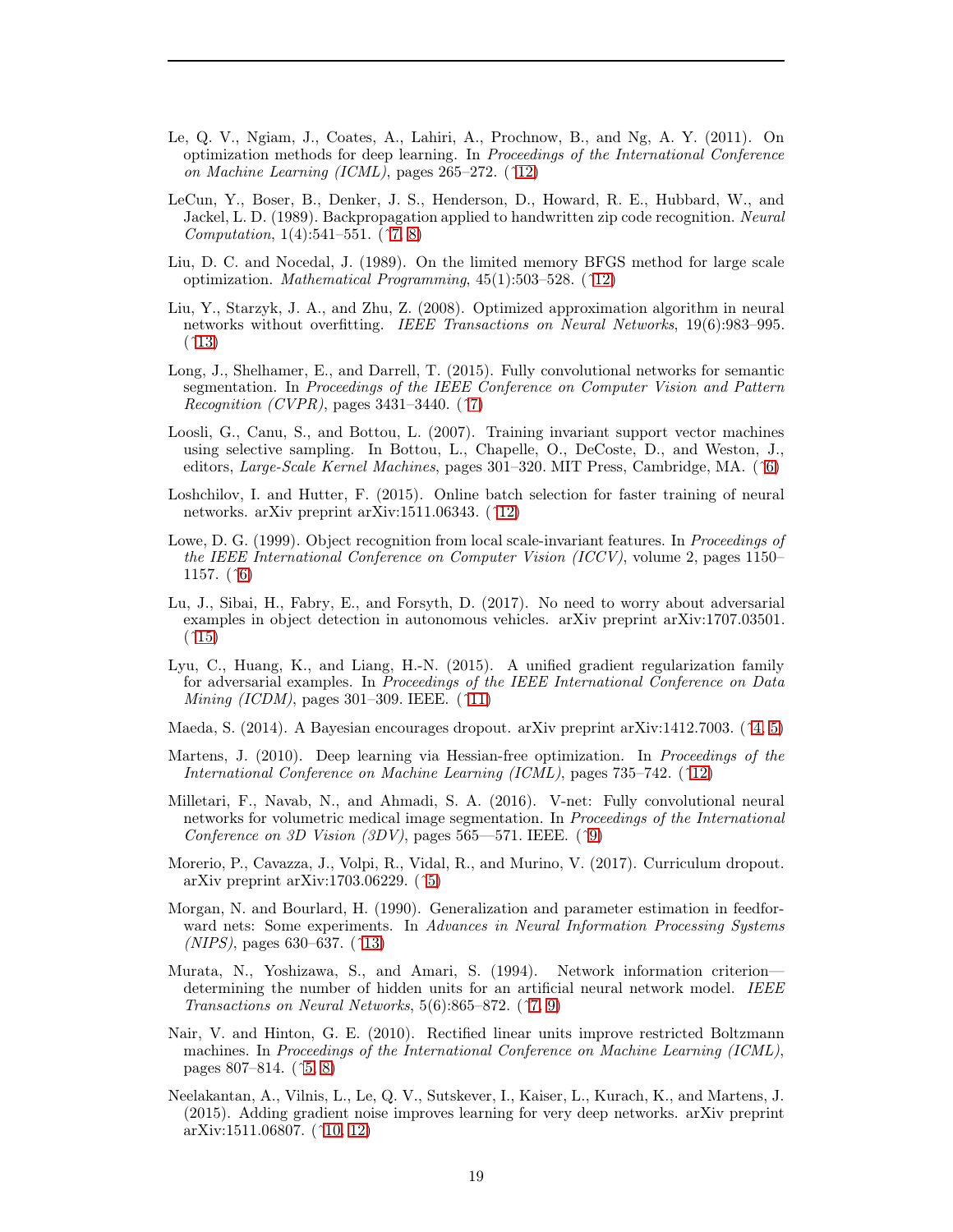- <span id="page-19-11"></span>Nowlan, S. J. and Hinton, G. E. (1992). Simplifying neural networks by soft weight-sharing. Neural Computation, 4(4):473–493. ([ˆ9,](#page-8-3) [11\)](#page-10-1)
- <span id="page-19-8"></span>Pan, S. J. and Yang, Q. (2010). A survey on transfer learning. IEEE Transactions on Knowledge and Data Engineering,  $22(10):1345-1359$ . ( $\hat{8}$ )
- <span id="page-19-10"></span>Plaut, D. C., Nowlan, S. J., and Hinton, G. E. (1986). Experiments on learning by back propagation. Technical report, Carnegie-Mellon Univ., Pittsburgh, Pa. Dept. of Computer Science. ([ˆ9,](#page-8-3) [11\)](#page-10-1)
- <span id="page-19-17"></span>Prechelt, L. (1998). Automatic early stopping using cross validation: quantifying the criteria. Neural Networks, 11(4):761–767. ([ˆ13\)](#page-12-2)
- <span id="page-19-7"></span>Rasmus, A., Berglund, M., Honkala, M., Valpola, H., and Raiko, T. (2015). Semi-supervised learning with ladder networks. In Advances in Neural Information Processing Systems (NIPS), pages 3546–3554. ([ˆ8,](#page-7-1) [9,](#page-8-3) [22\)](#page-21-3)
- <span id="page-19-14"></span>Rifai, S., Dauphin, Y. N., Vincent, P., Bengio, Y., and Muller, X. (2011a). The manifold tangent classifier. In Advances in Neural Information Processing Systems (NIPS), pages 2294–2302. ([ˆ11\)](#page-10-1)
- <span id="page-19-15"></span>Rifai, S., Glorot, X., Bengio, Y., and Vincent, P. (2011b). Adding noise to the input of a model trained with a regularized objective. arXiv preprint arXiv:1104.3250. ([ˆ11\)](#page-10-1)
- <span id="page-19-4"></span>Rifai, S., Vincent, P., Muller, X., Glorot, X., and Bengio, Y. (2011c). Contractive autoencoders: Explicit invariance during feature extraction. In Proceedings of the International Conference on Machine Learning (ICML), pages 833–840. ([ˆ7,](#page-6-1) [10,](#page-9-2) [11\)](#page-10-1)
- <span id="page-19-13"></span>Rissanen, J. (1986). Stochastic complexity and modeling. The Annals of Statistics, 14:1080– 1100. ([ˆ11\)](#page-10-1)
- <span id="page-19-6"></span>Ruder, S. (2017). An overview of multi-task learning in deep neural networks. arXiv preprint arXiv:1706.05098. ([ˆ7,](#page-6-1) [8,](#page-7-1) [9\)](#page-8-3)
- <span id="page-19-5"></span>Rumelhart, D. E., McClelland, J. L., and Group, P. R. (1986). Parallel distributed processing: Explorations in the microstructures of cognition. Volume 1: Foundations. MIT Press. ([ˆ7,](#page-6-1) [12\)](#page-11-0)
- <span id="page-19-9"></span>Sajjadi, M., Javanmardi, M., and Tasdizen, T. (2016). Regularization with stochastic transformations and perturbations for deep semi-supervised learning. In Advances in Neural Information Processing Systems (NIPS), pages 1163–1171. ([ˆ9,](#page-8-3) [11\)](#page-10-1)
- <span id="page-19-2"></span>Salamon, J. and Bello, J. P. (2017). Deep convolutional neural networks and data augmentation for environmental sound classification. IEEE Signal Processing Letters, 24(3):279– 283. ([ˆ6\)](#page-5-3)
- <span id="page-19-16"></span>Saxe, A. M., McClelland, J. L., and Ganguli, S. (2013). Exact solutions to the nonlinear dynamics of learning in deep linear neural networks. arXiv preprint arXiv:1312.6120.  $(12)$
- <span id="page-19-3"></span>Sermanet, P., Eigen, D., Zhang, X., Mathieu, M., Fergus, R., and LeCun, Y. (2013). Overfeat: Integrated recognition, localization and detection using convolutional networks. arXiv preprint arXiv:1312.6229.  $(^6)$
- <span id="page-19-12"></span>Simard, P., Le Cun, Y., Denker, J., and Victorri, B. (1992). An efficient algorithm for learning invariance in adaptive classifiers. In Proceedings of the International Conference on Pattern Recognition (ICPR), pages 651–655. IEEE.  $(^10, 11)$  $(^10, 11)$
- <span id="page-19-0"></span>Simard, P. Y., Steinkraus, D., and Platt, J. C. (2003). Best practices for convolutional neural networks. In Proceedings of the International Conference on Document Analysis and Recognition (ICDAR), volume 3, pages 958–962.  $(^6, 7)$  $(^6, 7)$
- <span id="page-19-1"></span>Simonyan, K. and Zisserman, A. (2015). Very deep convolutional networks for large-scale image recognition. In Proceedings of the International Conference on Learning Representations (ICLR).  $(^6)$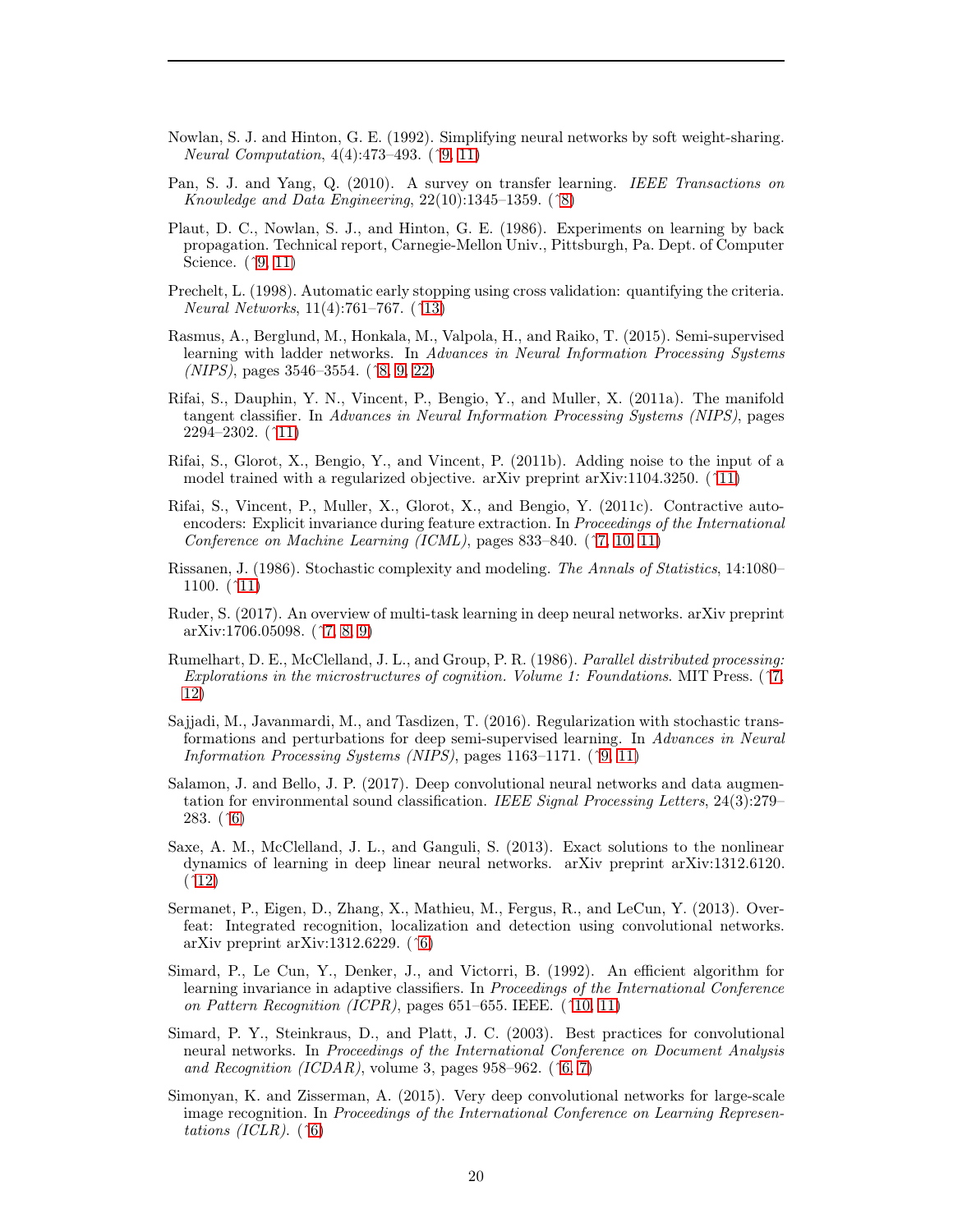- <span id="page-20-12"></span>Smith, L. N., Hand, E. M., and Doster, T. (2015). Gradual DropIn of layers to train very deep neural networks. arXiv preprint arXiv:1511.06951. ([ˆ7\)](#page-6-1)
- <span id="page-20-17"></span>Sohl-Dickstein, J., Poole, B., and Ganguli, S. (2014). Fast large-scale optimization by unifying stochastic gradient and quasi-Newton methods. In Proceedings of the International Conference on Machine Learning (ICML), pages 604–612. ([ˆ12\)](#page-11-0)
- <span id="page-20-1"></span>Srivastava, N., Hinton, G., Krizhevsky, A., Sutskever, I., and Salakhutdinov, R. (2014). Dropout: A simple way to prevent neural networks from overfitting. *Journal of Machine* Learning Research, 15(1):1929–1958. ([ˆ4,](#page-3-3) [5,](#page-4-1) [7,](#page-6-1) [8,](#page-7-1) [12\)](#page-11-0)
- <span id="page-20-6"></span>Szegedy, C., Vanhoucke, V., Ioffe, S., Shlens, J., and Wojna, Z. (2016). Rethinking the inception architecture for computer vision. In Proceedings of the IEEE Conference on Computer Vision and Pattern Recognition (CVPR), pages 2818–2826. ([ˆ5\)](#page-4-1)
- <span id="page-20-3"></span>Szegedy, C., Zaremba, W., Sutskever, I., Bruna, J., Erhan, D., Goodfellow, I., and Fergus, R. (2014). Intriguing properties of neural networks. In Proceedings of the International Conference on Machine Learning (ICML). ([ˆ5\)](#page-4-1)
- <span id="page-20-0"></span>Ulyanov, D., Lebedev, V., Vedaldi, A., and Lempitsky, V. S. (2016). Texture networks: Feed-forward synthesis of textures and stylized images. In Proceedings of the International Conference on Machine Learning (ICML), pages 1349–1357. ([ˆ2\)](#page-1-4)
- <span id="page-20-11"></span>van der Smagt, P. and Hirzinger, G. (1998). Solving the ill-conditioning in neural network learning. In Neural Networks: Tricks of the Trade, pages 193–206. Springer. ([ˆ7\)](#page-6-1)
- <span id="page-20-10"></span>Wan, L., Zeiler, M., Zhang, S., LeCun, Y., and Fergus, R. (2013). Regularization of neural networks using DropConnect. In Proceedings of the International Conference on Machine Learning (ICML), pages  $1058-1066$ . (^7)
- <span id="page-20-5"></span>Wang, C. and Principe, J. C. (1999). Training neural networks with additive noise in the desired signal. IEEE Transactions on Neural Networks, 10(6):1511–1517. ([ˆ5,](#page-4-1) [13\)](#page-12-2)
- <span id="page-20-14"></span>Wang, S. and Manning, C. (2013). Fast dropout training. In Proceedings of the International Conference on Machine Learning (ICML), pages 118–126. ([ˆ10,](#page-9-2) [11\)](#page-10-1)
- <span id="page-20-16"></span>Weigend, A. S., Rumelhart, D. E., and Huberman, B. A. (1991). Generalization by weightelimination with application to forecasting. In Advances in Neural Information Processing Systems (NIPS), pages 875–882. ([ˆ11\)](#page-10-1)
- <span id="page-20-15"></span>Wilson, A. C., Roelofs, R., Stern, M., Srebro, N., and Recht, B. (2017). The marginal value of adaptive gradient methods in machine learning. arXiv preprint arXiv:1705.08292. ([ˆ10,](#page-9-2) [12\)](#page-11-0)
- <span id="page-20-4"></span>Wong, S. C., Gatt, A., Stamatescu, V., and McDonnell, M. D. (2016). Understanding data augmentation for classification: When to warp? In Proceedings of the International Conference on Digital Image Computing: Techniques and Applications (DICTA). ([ˆ5\)](#page-4-1)
- <span id="page-20-2"></span>Xu, B., Wang, N., Chen, T., and Li, M. (2015). Empirical evaluation of rectified activations in convolutional network. arXiv preprint arXiv:1505.00853. ([ˆ5\)](#page-4-1)
- <span id="page-20-7"></span>Yaegger, L., Lyon, R., and Webb, B. (1996). Effective training of a neural network character classifier for word recognition. In Advances in Neural Information Processing Systems (*NIPS*), volume 9, pages 807–813.  $(^6)$
- <span id="page-20-13"></span>Yan, L., Dodier, R. H., Mozer, M., and Wolniewicz, R. H. (2003). Optimizing classifier performance via an approximation to the Wilcoxon-Mann-Whitney statistic. In Proceedings of the International Conference on Machine Learning (ICML), pages 848–855. ([ˆ9\)](#page-8-3)
- <span id="page-20-8"></span>Yu, F. and Koltun, V. (2015). Multi-scale context aggregation by dilated convolutions. arXiv preprint arXiv:1511.07122. ([ˆ7\)](#page-6-1)
- <span id="page-20-9"></span>Zeiler, M. and Fergus, R. (2013). Stochastic pooling for regularization of deep convolutional neural networks. In Proceedings of the International Conference on Learning Representations (ICLR).  $($   $\hat{7}, 8)$  $\hat{7}, 8)$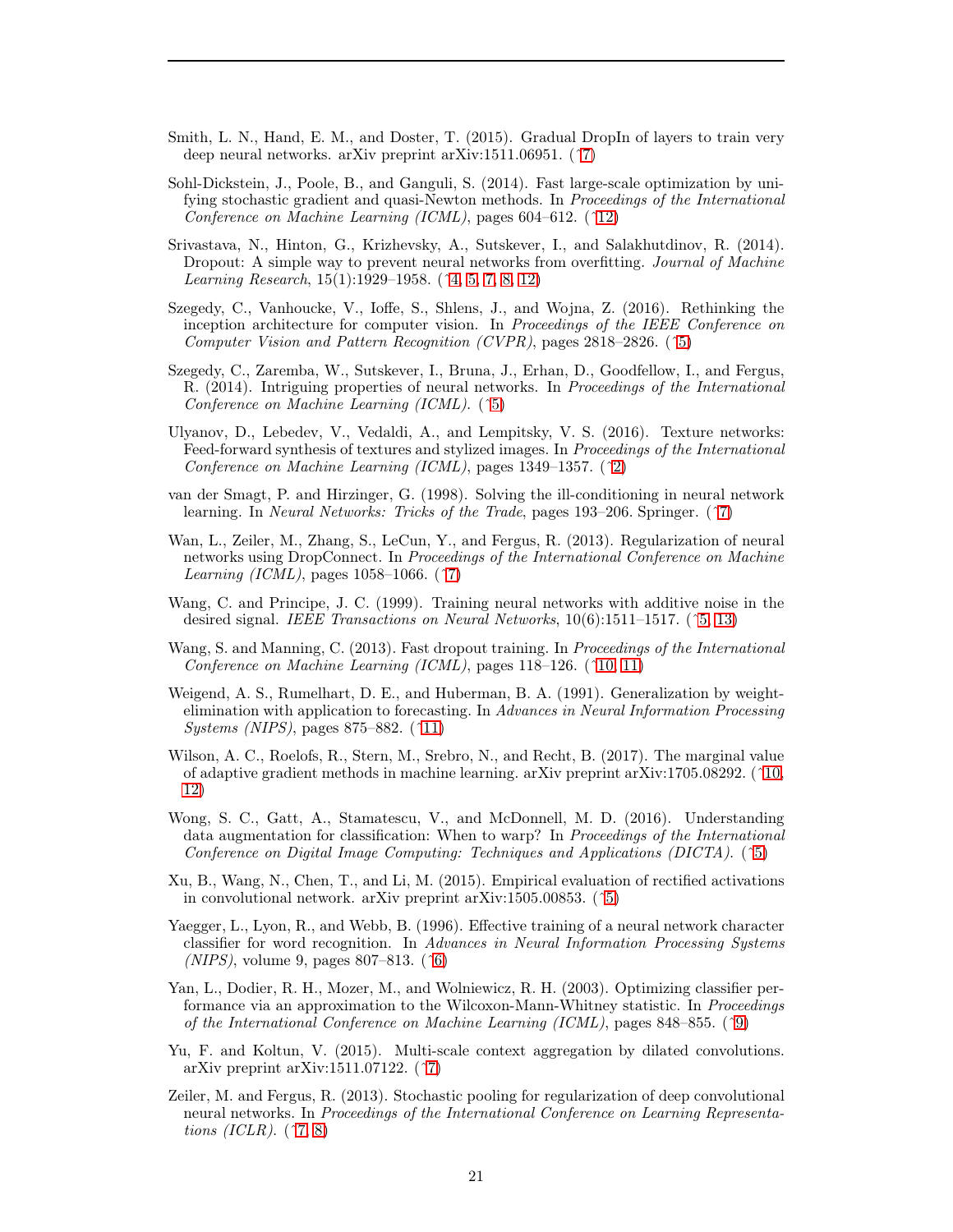<span id="page-21-3"></span><span id="page-21-2"></span>Zhang, C., Bengio, S., Hardt, M., Recht, B., and Vinyals, O. (2017). Understanding deep learning requires rethinking generalization. In Proceedings of the International Conference on Learning Representations (ICLR). ([ˆ10\)](#page-9-2)

# <span id="page-21-0"></span>A Ambiguities in the taxonomy

Although our proposed taxonomy seems intuitive, there are some ambiguities: Certain methods have multiple interpretations matching various categories. Viewed from the exterior, a neural network maps inputs  $x$  to outputs  $y$ . We formulate this as  $y = f_w(\tau_\theta(x))$  for [transformations](#page-2-0)  $\tau_\theta$  in input space (and similarly for [hidden-feature space,](#page-2-0) where  $\tau_{\theta}$  is applied in between layers of the network  $f_w$ ). However, how to split this x-to-y mapping into "the  $\tau_{\theta}$ part" and "the  $f_w$  part", and thus into Section [3](#page-1-1) vs. Section [4,](#page-5-0) is ambiguous and up to one's taste and goals. In our choices (marked with " $\mathbb{Z}$ " below), we attempt to use common notions and Occam's razor.

- Ambiguity of attributing noise to f, or to w, or to data transformations  $\tau_{\theta}$ :
	- Stochastic methods such as Stochastic depth [\(Huang et al., 2016b\)](#page-17-3) can have several interpretations if stochastic transformations are allowed for  $f$  or  $w$ :
		- $\triangledown$  Stochastic transformation of the architecture  $f$  (randomly dropping some connections), Table [3](#page-6-0)
		- $\Box$  Stochastic transformation of the weights w (setting some weights to 0 in a certain random pattern)
		- $\Box$  Stochastic transformation  $\tau_{\theta}$  of data in [hidden-feature space;](#page-2-0) [dependence is](#page-3-2)  $p(\theta)$ , described in Table [1](#page-4-0) for completeness
- Ambiguity of splitting  $\tau_{\theta}$  into  $\tau$  and  $\theta$ :
	- Dropout:
		- $\triangledown$  Parameters  $\theta$  are the dropout mask; [dependence is](#page-3-2)  $p(\theta)$ ; transformation  $\tau$  applies the dropout mask to the hidden features
		- $\Box$  Parameters  $\theta$  are the seed state of a pseudorandom number generator; [dependence is](#page-3-2)  $p(\theta)$ ; transformation  $\tau$  internally generates the random dropout mask from the random seed and applies it to the hidden features
	- Projecting dropout noise into input space [\(Bouthillier et al., 2015,](#page-15-2) Sec. 3) can fit our taxonomy in different ways by defining  $\tau$  and  $\theta$  accordingly. It can have similar interpretations as Dropout above (if  $\tau$  is generalized to allow for dependence on  $x, f, w$ ), but we prefer the third interpretation without such generalizations:
		- $\Box$  Parameters  $\theta$  are the dropout mask (to be applied in a hidden layer); [dependence is](#page-3-2)  $p(\theta)$ ; transformation  $\tau$  transforms the input to mimic the effect of the mask
		- $\Box$  Parameters  $\theta$  are the seed state of a pseudorandom number generator; [dependence is](#page-3-2)  $p(\theta)$ ; transformation  $\tau$  internally generates the random dropout mask from the random seed and transforms the input to mimic the effect of the mask
		- $\triangledown$  Parameters  $\theta$  [describe the transformation of the input in any formulation;](#page-3-2) dependence is  $p(\theta|x, f, w)$ ; transformation  $\tau$  merely applies the transformation in input space
- Ambiguity of splitting the network operation  $f_w$  into layers: There are several possibilities to represent a function (neural network) as a composition (or directed acyclic graph) of functions (layers).
- Many of the input and hidden-feature transformations (Section [3\)](#page-1-1) can be considered layers of the network (Section [4\)](#page-5-0). In fact, the term "layer" is not uncommon for Dropout or Batch normalization.
- The usage of a trainable parameter in several parts of the network is called weight sharing. However, some mappings can be expressed with two equivalent formulas such that a parameter appears only once in one formulation, and several times in the other.
- Ambiguity of E vs. R: Auxiliary denoising task in ladder networks [\(Rasmus et al., 2015](#page-19-7)) and similar autoencoder-style loss terms can be interpreted in different ways:
	- $\triangledown$  Regularization term R without given auxiliary targets t
	- $\Box$  The ideal reconstructions can be considered as targets t (if the definition of "targets" is slightly modified) and thus the denoising task becomes part of the error term  $E$

# <span id="page-21-1"></span>B Data-augmented loss function

To understand the success of target-preserving data augmentation methods, we consider the data-augmented loss function, which we obtain by replacing the training samples  $(x_i, t_i) \in \mathcal{D}$  in the empirical risk loss function (Eq. [\(3\)](#page-1-2)) by augmented training samples  $(\tau_{\theta}(x_i), t_i)$ :

$$
\hat{\mathcal{L}}_A = \frac{1}{|\mathcal{D}|} \sum_{(x_i, t_i) \in \mathcal{D}} \mathbb{E}_{\theta} \left[ \ell(\tau_{\theta}(x_i), t_i) \right] \n= \frac{1}{|\mathcal{D}|} \sum_{(x_i, t_i) \in \mathcal{D}} \int_{\Theta} \left( \ell(\tau_{\theta}(x_i), t_i) \right) p(\theta) d\theta,
$$
\n(8)